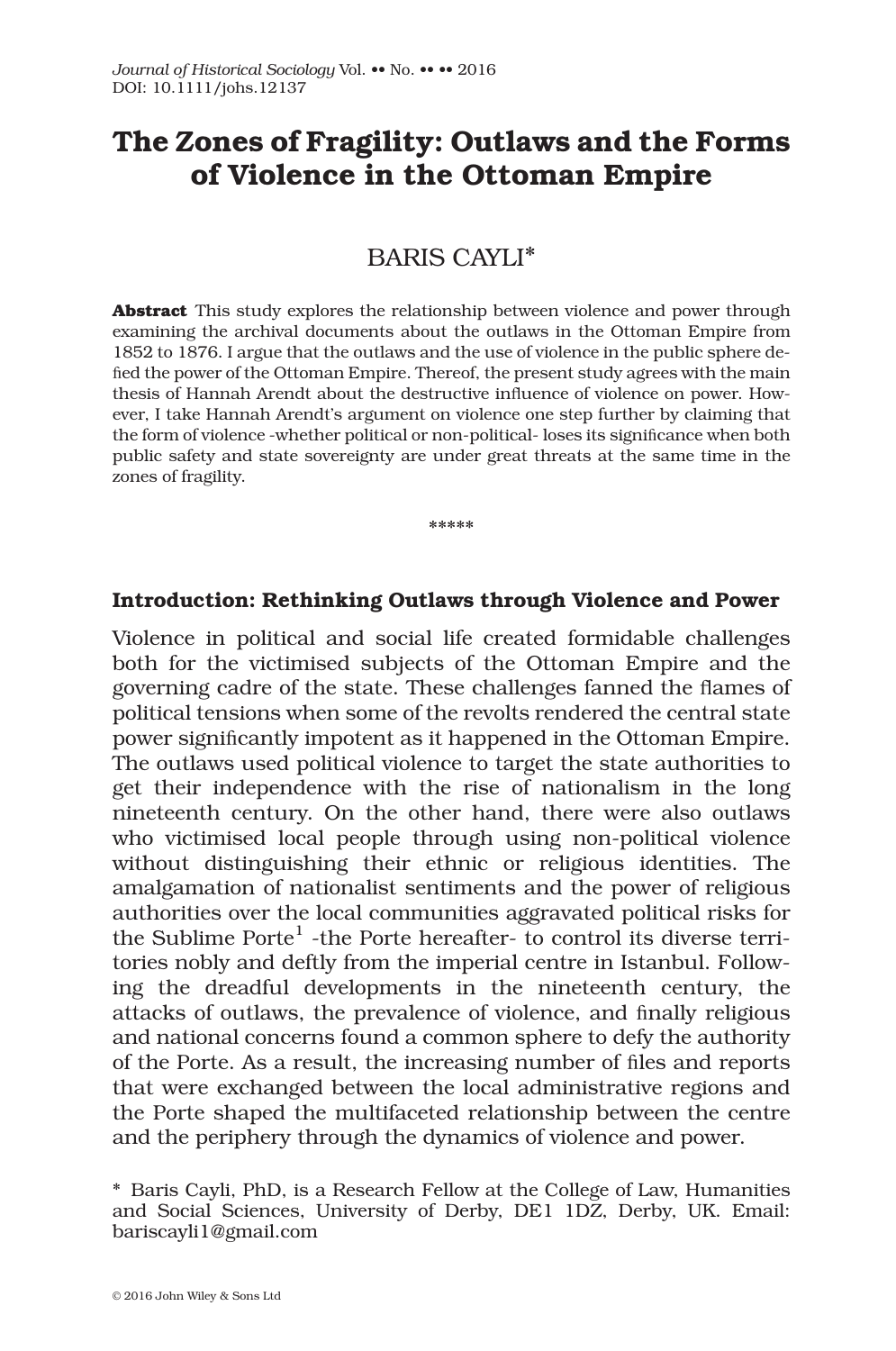Yet it still remains an enigma when we question how the forms of violence and its influence on power create discontents both among the state and non-state forces. This is the reason that the present study aims to clarify this relationship between violence and power through analysing archival sources related to the outlaws in the Ottoman Empire. Centralising outlaws in this study while exploring the relationship between violence and power aims to open new gates to clarify the bewildering role of violence both in the social and political life. I will analyse a number of archival documents that I derived from the Ottoman Archives located in Başbakanlık Osmanlı Arşivleri (BOA), Prime Ministerial Ottoman Archive, Istanbul. I particularly consulted the Fonds of Sadaret Mektubi Kalemi Belgeleri (Documents of Grand Vizier's Offıce), Girid İrâdeleri (Cretan Decrees), Sadâret Âmedî Kalemi Defterleri (Registers of Amedi Office), Irade-Hariciye (Imperial Decrees on Foreign Affairs), Hariciye Nezareti Belgeleri Siyasi (Ottoman Foreign Ministry Political Section Documents), Taşra Bosna Müfettişliği Evrâkı (Documents of Provincial Inspection of Bosnia), Sadaret Mektubi Kalemi Meclis-i Vala Evrakı (Documents of Grand Vizier's Offıce related to the Legislative and Supreme Council), and finally Sadâret Mektubî Kalemi Nezâret ve Devâir Evraki (Documents of Grand Vizier's Office about Correspondence between Ministries and Offices). The present study is geographically limited to the Balkan region and Crete. These territories included numerous ethnic and religious communities so it offers a dynamic and diverse character to explore the relationship between violence and power. I also analysed the archival documents from the second half of the nineteenth century to the declaration of the first Ottoman constitution in 1876. The violence and its relationship with outlaws conflated in a more durable, politicized and resilient path starting from 1876 to the fall of the Ottoman Empire through secret committees and neatly organised attacks. Thereof, the illumination of the period before 1876 will open new ways in our thinking to understand the role of political and non-political violence. This is another reason that I analyse the archival sources in two main categories, which are "the zones of political fragility" and "the zones of social fragility". The political violence of outlaws was the ruling power in the particular areas of the Ottoman Empire so I presented this particularity through the zones of political fragility. In this context, the zones of political fragility signify particular areas where the violent conflict between the outlaws and the state authority surges because of political discontents such as ethnic, religious, and cultural concerns. Inversely, the non-political violence was also used by the outlaws so it created particular areas in which social conditions aggravated dramatically. I presented this particularity through the zones of social fragility. The zones of social fragility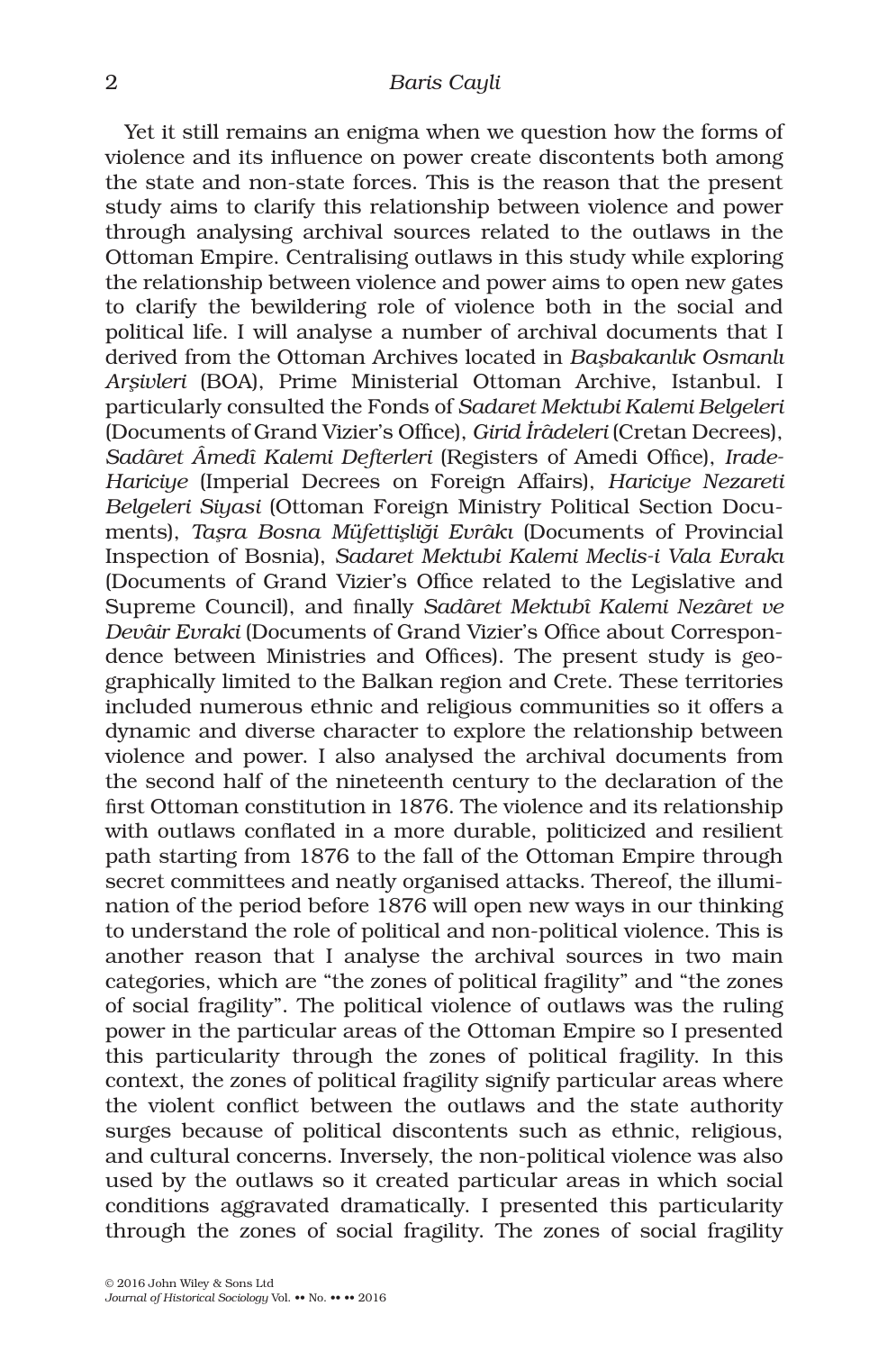indicates particular areas where the violent conflict between the outlaws and the state authority surges because of non-political violence, which increases the numbers of victims dramatically.

I raise two main arguments in this study. I argue that the relationship between violence and power in contentious societies are twofold. First, it can either revolve around the political or non-political concerns of certain communities. Second, violence in the public sphere is a destructive and ultimate force so much so that its political and non-political character can have the very similar influence on the dominant ruling power. My second argument hinges on the zones of fragility concept to define the relationship between violence and power. The employment of violence in the public space created the zones of fragility in which both the Ottoman state authority and the victims of violence emerged as vulnerable agencies when the outlaws and sometimes the state forces terrorised these zones. The political fragility comes to the fore with the increase of political conflict and the deployment of political violence. As a result, political violence in the public spaces creates the zones of political fragility. On the other hand, the non-political violence exacerbates the public safety in the zones of social fragility when the non-political violence rules the everyday life through the attacks of outlaws against the civilians. The remainder of the present article is organised into three sections. The first section deals with the historical background and the theoretical intervention concerning violence, power and outlaws through using mainly the insights and arguments of Hannah Arendt on violence. The second section examines the role of political violence in the zones of political fragility. The third section explores the role of non-political violence through the risk posed against public safety in the zones of social fragility. Finally, the conclusion part sums up the relationship between violence and power through the inclusiveness of the zones of fragility.

#### The Historical Background of Outlaws and the Theoretical Expansion of Violence-Power Nexus

Banditry is one of the most studied concepts in historical and political sociology. The fluid characters of outlaws make them significant figures both for the state and the marginalised segments of society. Eric Hobsbawm's social bandit theory was highly influential in different disciplines. However, it received critiques as well because the bandits remained highly controversial social agencies so it was hard to draw huge conclusions by limiting them into a narrowed theoretical boundary.2 What is more, an outlaw had a complex dynamic character in the Ottoman Empire. Şaki -eşkiya in plural- is the key word that was used by the Ottoman authorities to indicate the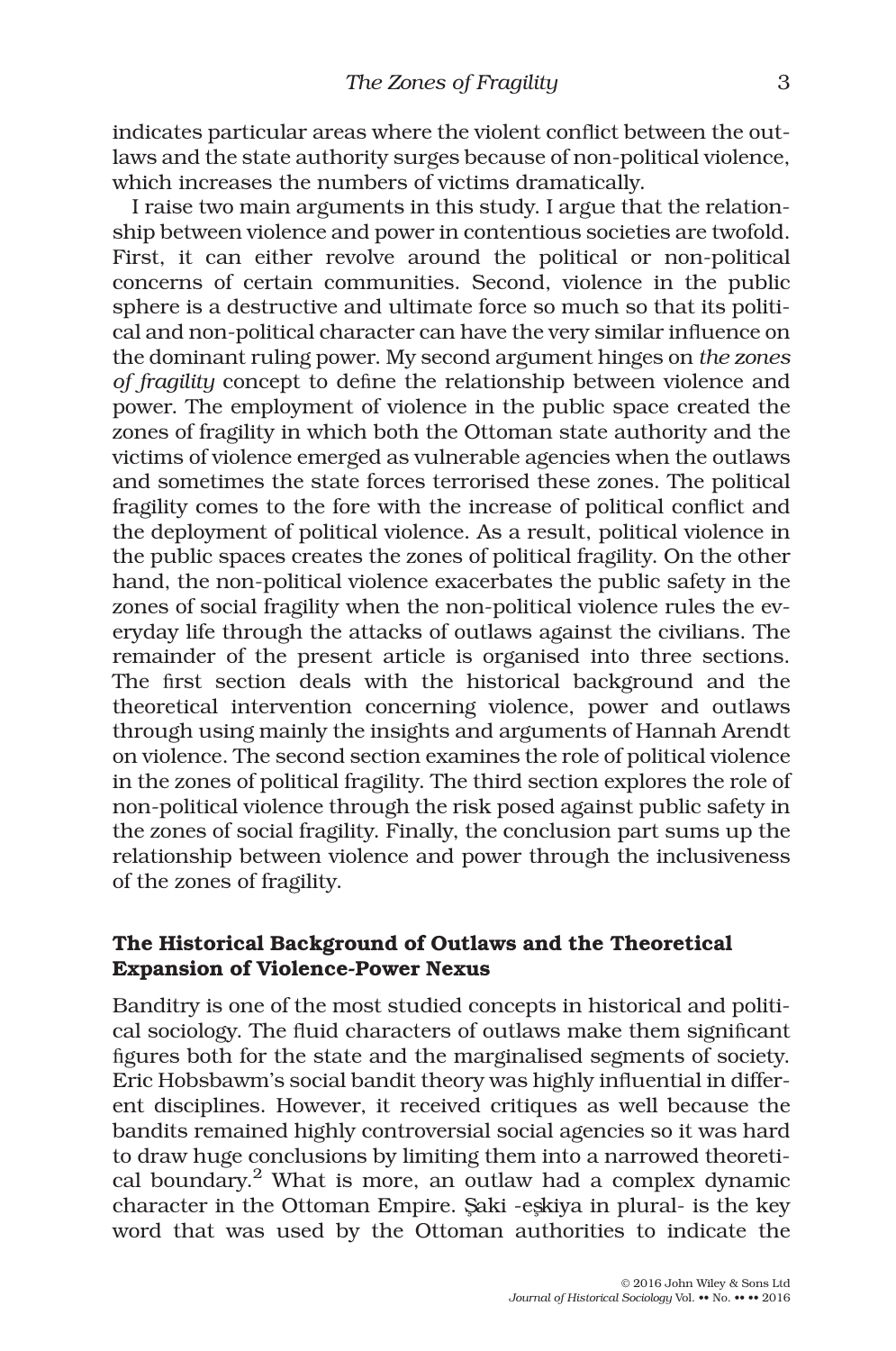outlaws. Şaki etymologically signifies a desperate or miserable person; however, it gained a more negative connotation since it was mostly used for bandits and brigands who violated the rules of state authority and created dissent both in the peripheries and the governing centres. In addition to şaki, klephts demonstrated a traditional banditry character in the rural and mountainous areas of Ottoman Greece. "The klephts became a serious social problem even after Greece gained its full independence from the Ottoman Empire in 1829. The klephts were mainly fugitives, debtors, outlaws, misfits, adventurers, victims of oppression, men not attached to the land by property or other obligations, who took to the hills and became brigands." <sup>3</sup> A significant number of thefts and raids of the klephts fostered discontentment in the Kingdom of Greece as well.<sup>4</sup> "Similar to the klepths, haiduks were also used as popular aspirations to point out the bandits both in the Ottoman Empire and Eastern Europe.<sup>5</sup> These multi-layered facets of outlaws made them a part of multidimensional and hard social problem. As a result, şaki, hajduk or klephts were the formidable figures of rural community that was connected to the certain social and political notions such as social injustice, public uncertainty, social isolation, political aims and the vacuum of authority from time to time. Unsurprisingly, power and violence are the key concepts both to understand the outlaws and the reaction of state.

The Ottoman Empire had to recognise the perilous power of outlaws in the periphery first time through Celali revolts in the sixteenth century that posed significant risks to the state authority.<sup>6</sup> The influence of outlaws reached a similar climax in the nineteenth century when the Ottoman Empire was challenged utterly both from the internal conflicts inside its own territories and the external pressure in the war arenas. The extensive reforms during the reign of Sultan Mahmud II (1808-1839) brought important changes in the administrative, fiscal and military area.<sup>7</sup> Indeed, this prudent and challenging era was the harbinger of a more organised and centralised reform period. The declaration of a binding document addressing the concerns of diverse communities of the Ottoman Empire, even including the Sultan himself, was inevitable in the first half of the nineteenth century to ameliorate the social and political decadence. The declaration of the Edict of Gülhane in 1839 was followed by a number of remarkable reform packages including the Imperial Rescript of  $1856$ ,<sup>8</sup> and finally reached its peak in  $1876$  with the announcement of the first Ottoman constitution. All these flawed but strenuous struggles to keep the Empire united and to surge its power again were marked by some of the fundamental values of equality and justice that resonated through numerous reforms in the nineteenth century. This transformation in the social, political,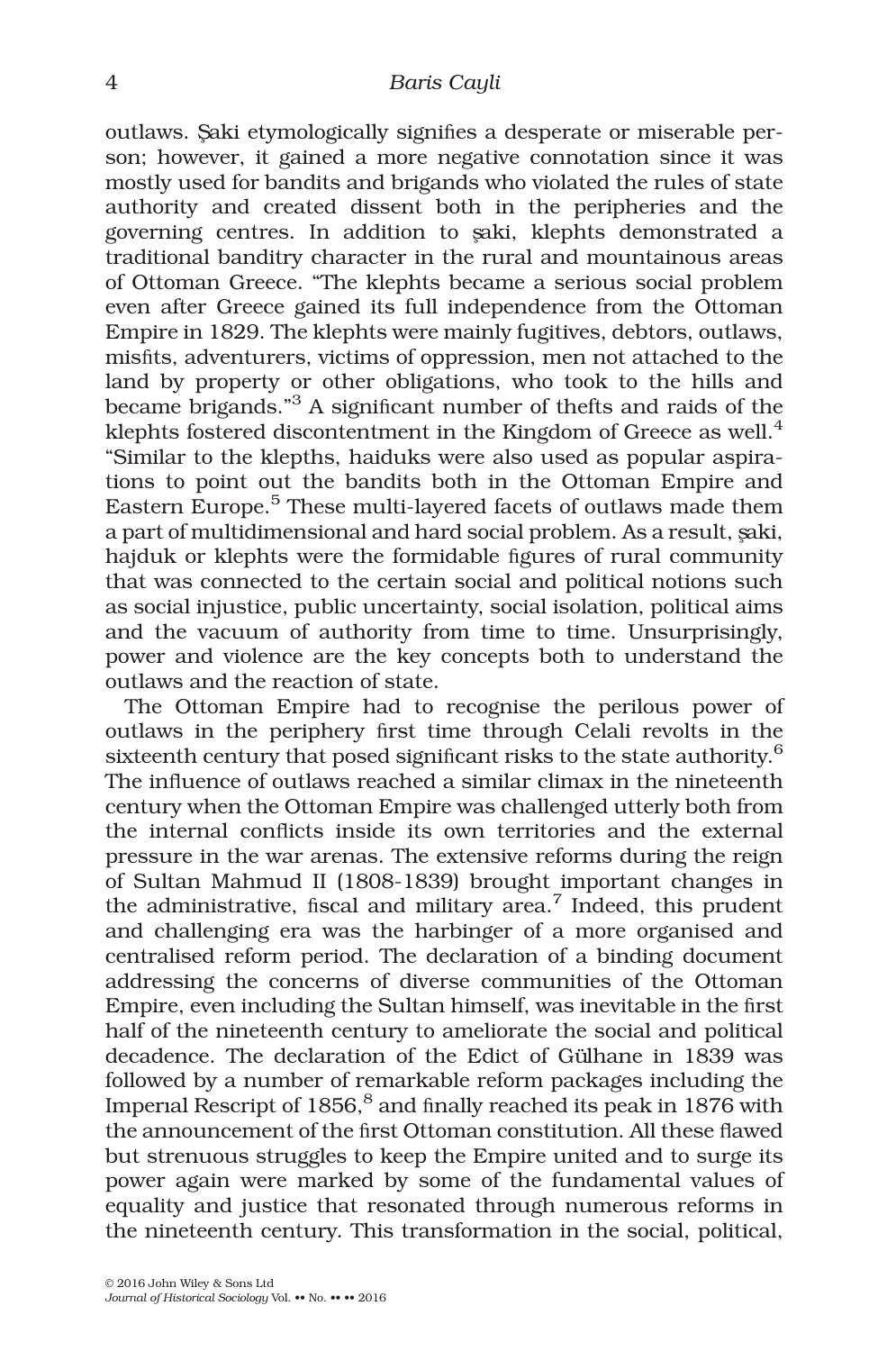administrative, legal and intellectual sphere, as a result, ushered a new phase in the nineteenth century. Nevertheless, this tense era was not only consisted of state reforms because nationalism and the struggles among different ethnic communities opened new ways of uprising against the Ottoman Empire to create an independent political entity. All these reform struggles in this era were eventually called Tanzimat, in other words reorganisation. The Edict of 1839 and the Edict of 1856 were indisputably avant-garde and promising documents for both the Ottoman subjects and the state apparatus. This new political sagacity included rational dimensions to establish the rule of law and social justice by making significant, if not radical, changes in social life, legal rights, cultural institutions, public regulations and economic governance.<sup>9</sup>

Yet the gap between the ethical principles of Tanzimat and its applications in the vast lands of the Empire was devastatingly evident  $10$ that partially gave a strong foothold to the revolts, resistance and finally dissolution of the Ottoman Empire. The disputes between the local governance and the local community made discernible that the central government was ineffective to coordinate the reforms harmoniously in the periphery. The revolts in Niš (1841) and Vidin (1850) were the alarming signals of the gaps between the centre and periphery.<sup>11</sup> The social injustice was the dominating reason of these two uprisings. However, the political character of numerous violent revolts was alarming particularly after the second half of the nineteenth century. The Cretan revolts in the second half of the 1860s, the insurgency in Bosnia and the Herzegovina in 1875 and the April Uprising<sup>12</sup> in 1876 gained an international attention on the struggle of different ethnic communities to gain independence from the Ottoman Empire. The violence was employed both by the state authority and the outlaws at different degrees during these revolts and uprisings. In this context, violence and power dynamics of bandit-state-society nexus pose significant questions to unveil the multiple paradigms of a contentious society.

Hannah Arendt produced prominent works to uncover the role violence in polity. The perspectives of Hannah Arendt on violence take its point of departure from a critical reading of the arguments raised by Sorel, Fanon, Weber, Marx and Sartre about violence and power.<sup>13</sup> Arendt presented numerous cases from the contemporary social and political issues to clarify her original concepts and definitions. In doing so, Arendt produced one of the most significant and yet debatable texts about the role of violence in the political realm. The violence concept of Arendt includes some subversive dynamics particularly about the outcome of violent action. She says that "the distinction between violent and non-violent action is that the former is exclusively bent upon the destruction of the old and the latter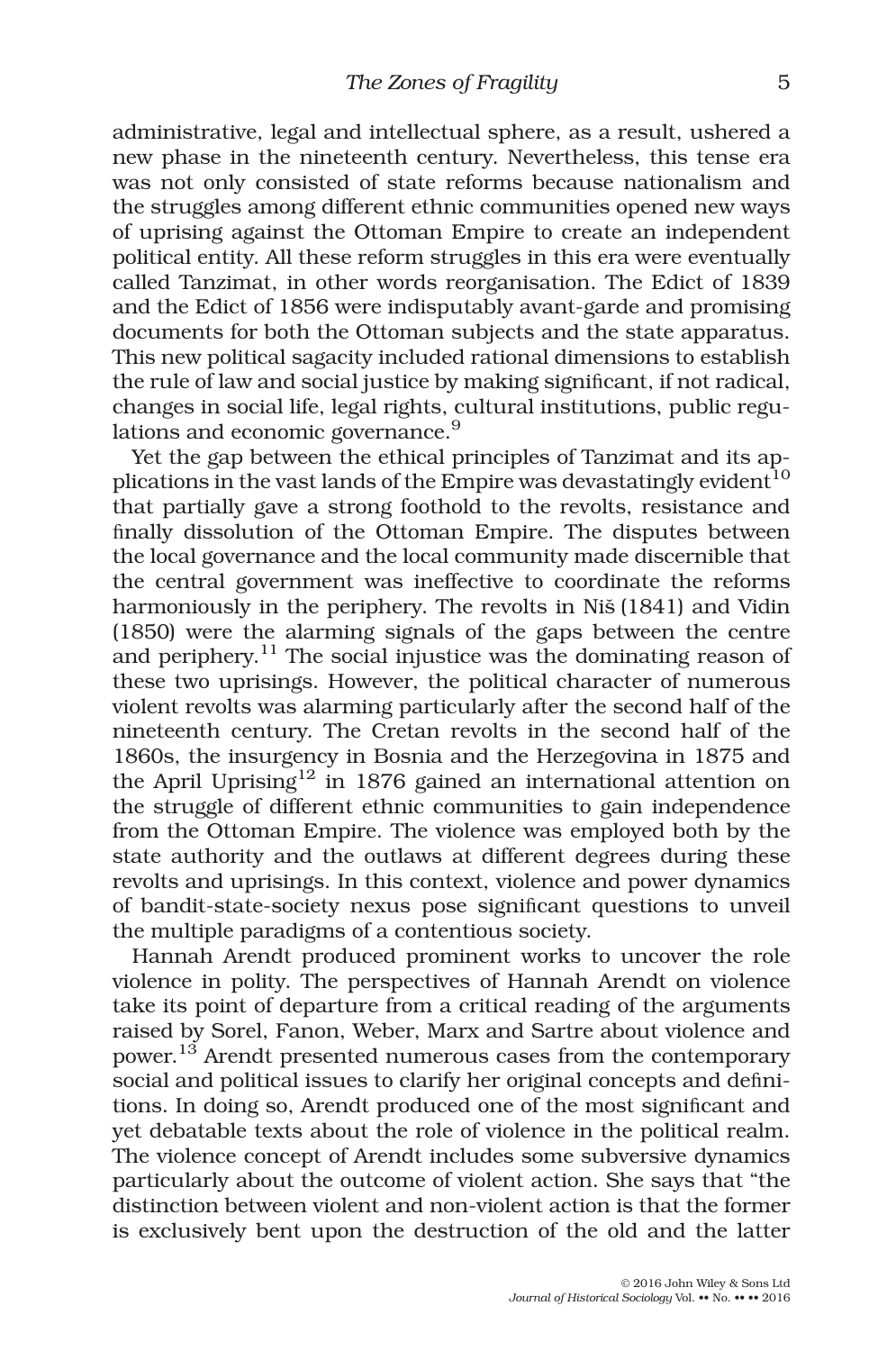chiefly concerned with the establishment of something new."<sup>14</sup> Unsurprisingly, her critiques concerning the violence hinge on the destructive force of violence. This destruction resonates not only in the formidable ruling centres of the Powerful but also it shapes the entire public sphere where the violent action is performed. This is the reason that Arendt connected violence and power so neatly that both of the concepts disguised in different forms and influenced each other. Yet the character of violence has a more determining role over the future of power while remaining the most deliberate reverberation of power at the same time.<sup>15</sup> Thereof, Arendt draws attention to the broad consensus when the issue is the impact of violence as the most revealed constituent of power. She claims that "if we turn to the literature on the phenomenon of power, we soon find out that there exists an agreement among political theorists from Left to Right that violence is nothing more than the most flagrant manifestation of power." 16

The violence-producing agencies need to burden the risk of being suppressed by the repressive political authorities and they wipe out in time.<sup>17</sup> Arendt is righteous that the rule of violence may have tragic outcomes and erode the power itself. However, it is equally important to consider the perpetuators of violence as well. Arendt noted that "in domestic affairs, violence functions indeed as the last resort of power against criminals or rebels—that is, against individuals who, as it were, refuse to be overpowered by the consensus of the majority."<sup>18</sup> The use of violence and the impotence of state force to prevent the attacks of outlaws against local people may delegitimize state authority in the periphery. The weakened state authority in the eyes of local people may also diminish the central power and enforce it to use more violence to restore its defied authority. From this point of view, we need to go one step further from the Arendt's perspective on violence to clarify the perplexing relationship between violence and power because the actor, who uses violence, is as important as the outcome of violence. The outlaws, therefore, are located somewhere between the illegitimate actors of the ruling political realm and violence-producing actors of everyday life. The form of this violence depends on the goals of perpetuators. The political violence can create great concerns for the state power as it may lose its ultimate power temporarily or permanently. However, the non-political violence in the public sphere -for instance the attacks of outlaws to get material benefits- may also create great dissents for the state authority when this violence is directed against the innocent people. The persistence of these attacks against the civilians, who are under the protection of state authority, demonstrates that the state is not able to guarantee the public safety at all times. As a result, both the political and non-political violence in the public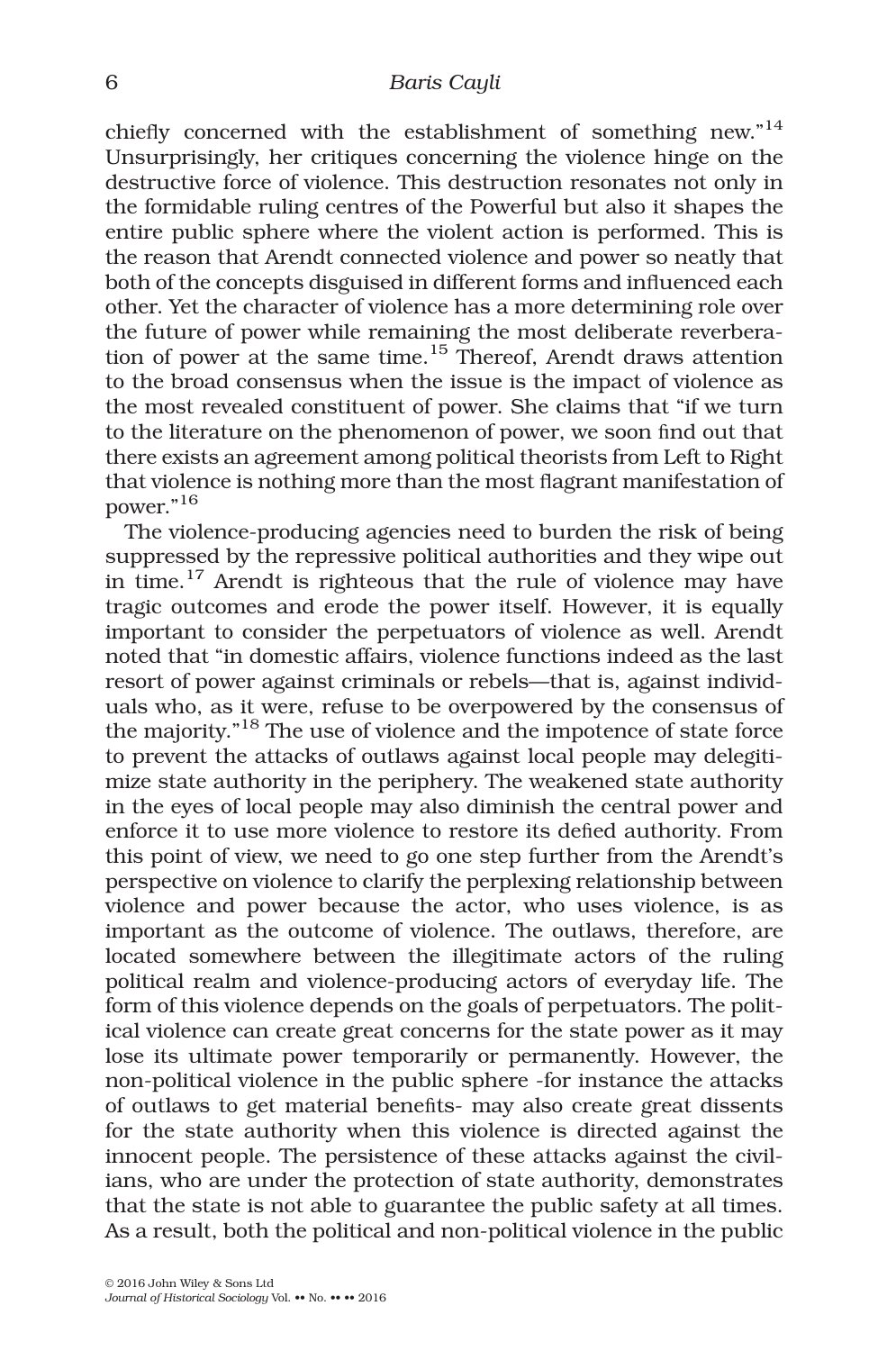sphere create a fragile political authority in the centre of ruling power and a detrimental public life in the periphery of vulnerable social geographies respectively. Hence, the two forms of violence, either political or non-political, are equally perilous considering the relationship between the political and social actors. More importantly, the proliferation of violence increases fragility in the realms of polity and society.

The attacks of outlaws and the employment of violence in each incident in a particular space make that area a zone of fragility. It bears emphasis that the use of violence is a collective violence when the issue is outlaws. Charles Tilly argued in his landmark study that collective violence "is not simply individual aggression writ large. Social ties, structures and processes significantly affect its character." <sup>19</sup> The two zones of fragility, which are explored below through diverse cases, aim to clarify this perplexing relationship between violence and power. Centralizing outlaws to explore the complex dynamics of polity and society offers us new perspectives about the influence of different violence forms in the zones of fragility. This fragility takes its focal strength from the increasing number of victims and the state of vulnerability in the place of incident. The outlaws, who have a specific political concern, use political violence for the political determination and they resist against the dominant political authority, which is either a local or central state force. A political concern is not only related to the political issues. I use political concern as an inclusive term that includes the concerns about identity and justice so a political concern leads to a change or transformation in the ruling political power. The challenge against the ruling power fosters political conflict and broadens the scope of political fragility. Therefore, the political conflict aggravates public turmoil in the zones of political fragility. On the other hand, the attacks against the civilian people to extort them, seize their goods, and reap the benefits of organised raids create great dissents in the social life. These attacks have no political purpose. However, each attack creates the zones of social fragility with the diminishing public safety in the everyday life. Thus, these attacks are marked as the outcomes of non-political violence. What is more, the lack of sufficient state support to get protected against the outlaws defy the power of state authority in the eyes of local people in the periphery.

Following the surge of political and non-political violence, the state power weakens both in the zones of social and political fragility because the political violence directly targets the state authority for their political concerns. Additionally, the non-political violence renders the legitimacy of state authority vulnerable when the state forces are not able to guarantee the public safety. The application of violence and the political conflict make the zones of political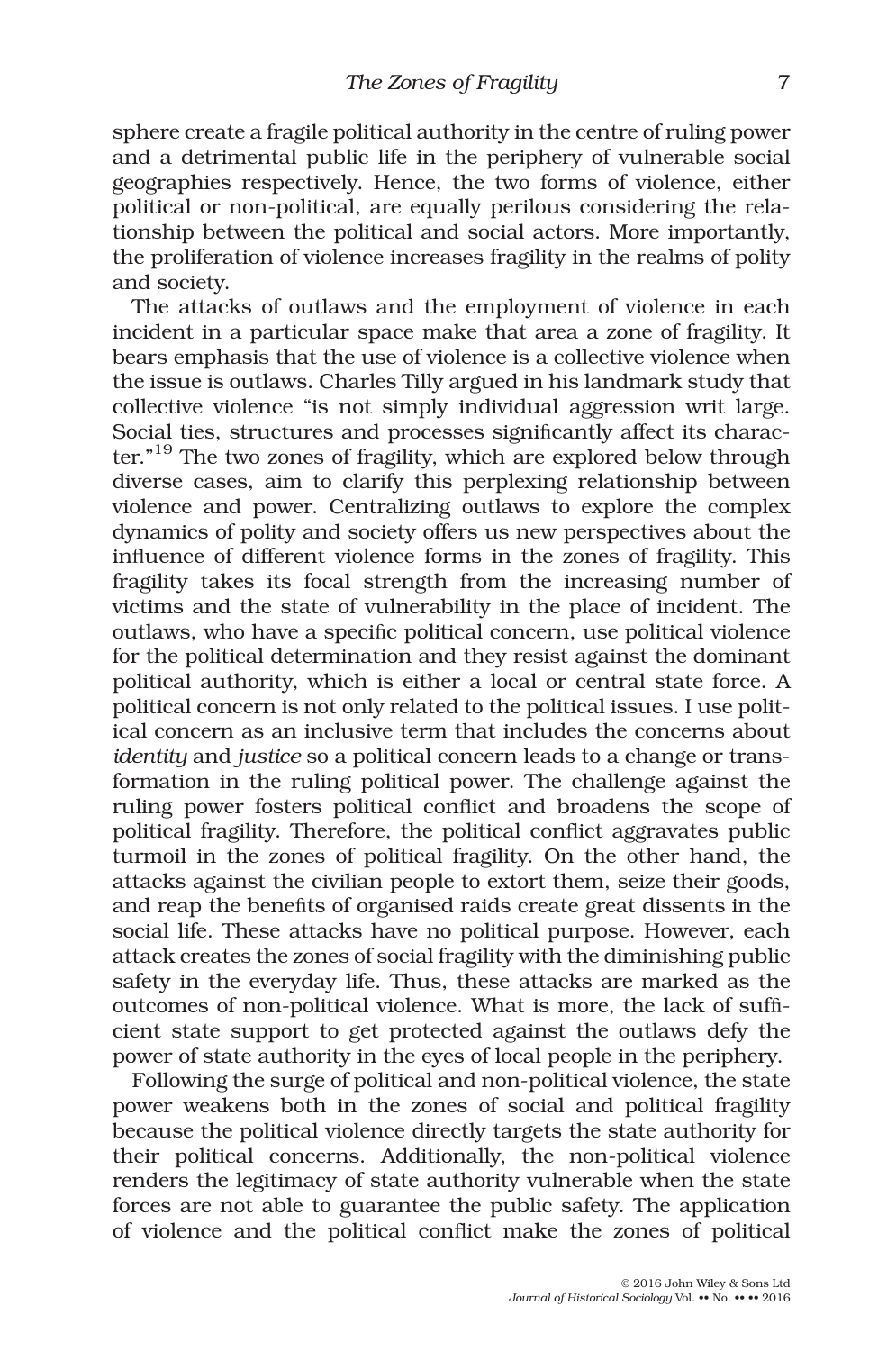fragility more formidable. As a result, the outlaws in the zones of political fragility have certain politically oriented concerns, which constitute an important part of their identities while resisting against the state authority or its accomplices. However, the outlaws in the zones of social fragility are not primarily resorted to violence because of their politically oriented concerns. Conversely, the principal aim of outlaws in the zones of social fragility is to survive through theft, extortion or organising attacks to get material benefits so the identity of victim has not a significant impact on the decision to commit ordinary crimes.

### The Zones of Political Fragility in the Prevalence of Political Violence

The Greek War of Independence, (1821-1829), brought independence to the majority of Greek communities that made the Greeks the first Balkan nation on the path of independence struggle against the Ottoman rule. Eventually, the Greek independence became a role model for the other Balkan nations of the Ottoman Empire.<sup>20</sup> Following the independence of Greece, different ethnic communities in the Ottoman Balkans strove to get independence from the Ottoman Empire during the nineteenth century. The religious concerns among the local religious authorities (particularly the influence of Orthodox Christianity) conflated with the ethnic concerns (dominantly pro-Slavic influence with the support of the Russian Empire). This formidable combination crystallised political dissents of the different communities in the Ottoman Empire. However, it is hard to claim that every uprising attempt contained only a nationalist character. Some uprisings, as it happened in the case of Niš (1841) and Vidin (1850) revolts, were consisted of both the fabrics of social injustice that were later fortified with the political dissents of the rebels. The Ottoman Empire was more reactionary when the direct target of outlaws was its political authority during these revolts. On the other hand, the Porte was more flexible to negotiate with the dissident communities about their social issues unless it posed a serious political challenge against the Ottoman rule. The sensitivity of the Porte against the political dissents created a fragile political context in which power competition between outlaws and the state authority created its own climax of violence. The documents, which are examined below, show that the Porte defined each actor of political uprising as an outlaw and marked each incident as a typical banditry or brigandage activity. The deep tensions in the political realm constituted violence as a highly valuable instrument both for the uprising communities and the state authority while each agency was striving to realise their own ideals. The commonality of using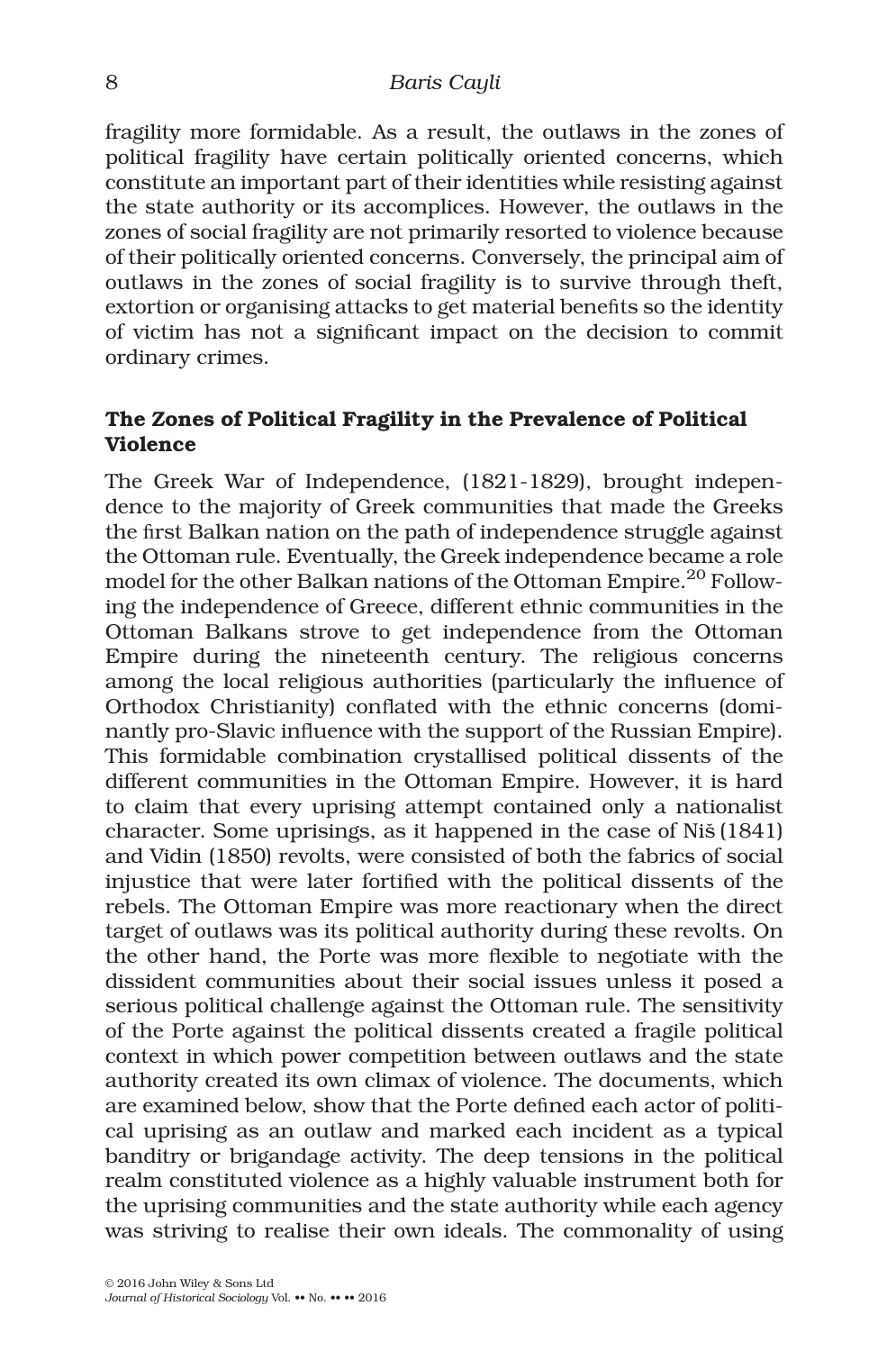violence for the antagonist forces rendered the political situation more fragile. The zones of political fragility, therefore, were the places where the political concerns of the uprising communities and the inclination of outlaws to use violence fostered the Ottoman state power to respond violently while suppressing these attacks and revolts.

One of the first significant initiatives was led by the ruling members of the House of Petrović-Njegoš of Montenegro and their soldiers in 1852 when they seized Žabljak castle. The Ottoman rule portrayed many of these attacks equivalent to the malevolent acts of outlaws. The Porte considered this intrusion of the Montenegrins as a typical banditry activity and a direct violation of social order and public safety. Hence, it was reported that the necessary steps must have been taken accordingly to hinder these harrowing attacks.<sup>21</sup> For this aim, the Porte employed Ömer Lutfi Pasha and surrounded Montenegro and Dalmatia from sea to break the siege of the Principality of Montenegro. The Porte took this difficult decision after receiving the letter from the local governors uttering that the increasing number of assailment of Montenegro was a perilous threat:

"We turned a blind eye to the banditry activities of Montenegrin rebels in the region heretofore. However, the invasion of towns and villages of the Ottoman Empire by Montenegro signifies a direct declaration of war against the Empire. The current situation is unacceptable under any condition, and that may defy dignity of the state while eventually resulting with the international independence of Montenegro". $^{22}$ 

This letter verified the concerns of Osman Mazhar Pasha, who was Mutasarri $f^{23}$  of Shkodër at that time. The burden of the Porte turned to be more profound while the rumours regarding the independence of Montenegro were spreading out from one village to another in the region in the wake of these attacks.24

The early 1850s witnessed increasing resisting attempts of the Montenegrin and Serbian Ruling Houses. The reaction of the Porte against the collaboration of its subjects to rebel against its own authority was factionist, if not fundamentalist. Accordingly, the Porte framed these revolting places with particular phrases. For examples, Zupa, Şuma, Benan, Grahova, Piva and Derbenak were the small towns, which were notoriously called as "Nevâhî-i Âsîyye" -forbidden rebellions- by the Porte.<sup>25</sup> Bulgarians and Serbians constituted a considerable number of population in these resisting zones. Their religious and ethnic identity enmeshed with the encouragement to widen public disorder in these towns led by the authoritarian Prince of Montenegro, Danilo I who strenuously fought against the Ottoman Empire in the 1850s for the independence of Montenegro and its international recognition. The banditry activities in "Nevâhî-i Âsî $\mu$ ye"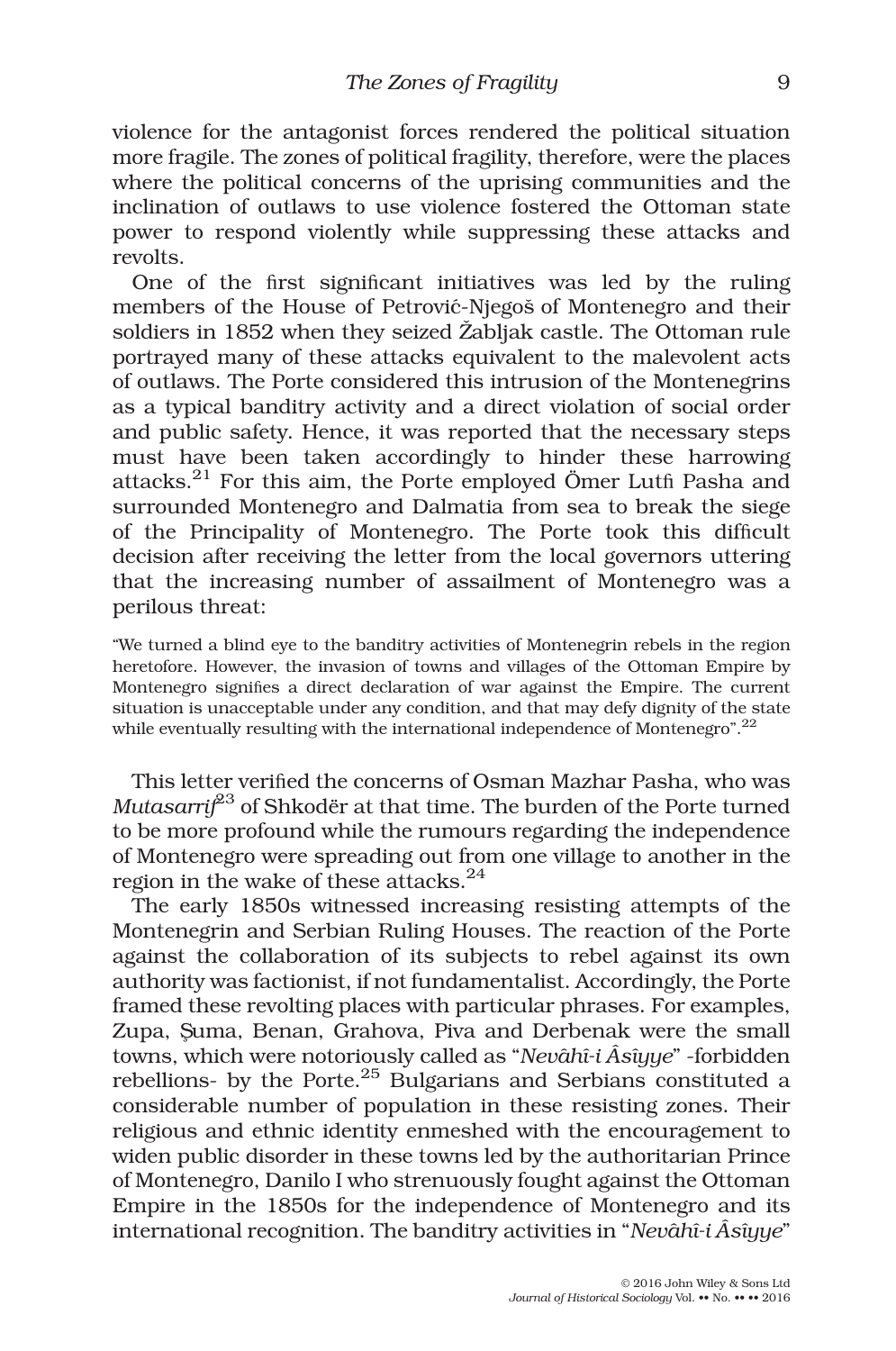and in the border towns close to Montenegro became infamous at the Porte when the assets and properties of the Muslim population were plundered in this region. Particularly, the Muslim residents of Çerniçe were part of these victims who lost their properties and their concerns about the public safety aggravated severely.<sup>26</sup> These rebellious attempts of the outlaws, therefore, spurred different ethnic subjects, particularly non-Muslims, to resist against the Ottoman rule.

Following the resistance of "Nevâhî-i Âsîyye", the Porte was informed that Serbian outlaws distributed numerous weapons to the Christians. This kind of logistic support was a challenging attempt for the preparation of a new rebellion against the Ottoman authority. A sensitive balance needed to determine the route of social control. For this purpose, the public reaction of local people was taken seriously by the Porte. This was not an easy task when we considered the inherently frightening legacy of the Ottoman Empire through its corrupt local officials and suppression of the rebels in the periphery. A document dated on December 1, 1861 dictated the collection of the distributed weapons; however, the same document accentuated the importance of prevention provocative behaviours against the Christian subjects because such a provocation would have yielded to commotion while gathering those weapons from them.<sup>27</sup>

The national awakening resonated not only in coffee houses and the streets of volatile Balkan towns. Numerous churches and monasteries were frontiers of this struggle. The priests and other religious authorities played a major role to encourage and support outlaws that contributed to the independence movement of Christian ethnic groups and defiance of the Ottoman rule. The Muslims became open targets because of the combination of national and religious sentiments that fostered these attacks against them. The violence was not only an instrument in the hands of outlaws. The Ottoman local governance also used violence as an instrument to control the region and suppress the revolts. The religious and cultural clash appeared deeply and strainably after the mid-1850s when the cultural and religious division was aggravating in the entire Balkans. The tiny towns of Bosnia were part of this ferocious division. The records and proceedings of the assembly of Nakşi, a province of Mostar, delineated this fact through the discourse of their complaints. Their grievances marked the grim realities of the social context when they remained in a state of constant vulnerability to violence and aggression of the Christian outlaws of Montenegro.<sup>28</sup> On the other hand, the Muslims were not only victims of ongoing political conflict. The Christians suffered horrendously due to asymmetric warfare, political clashes, socially chaotic atmosphere and mobilisation of the Ottoman military force to prevent the resistance. This duality of violence in the periphery was not always under the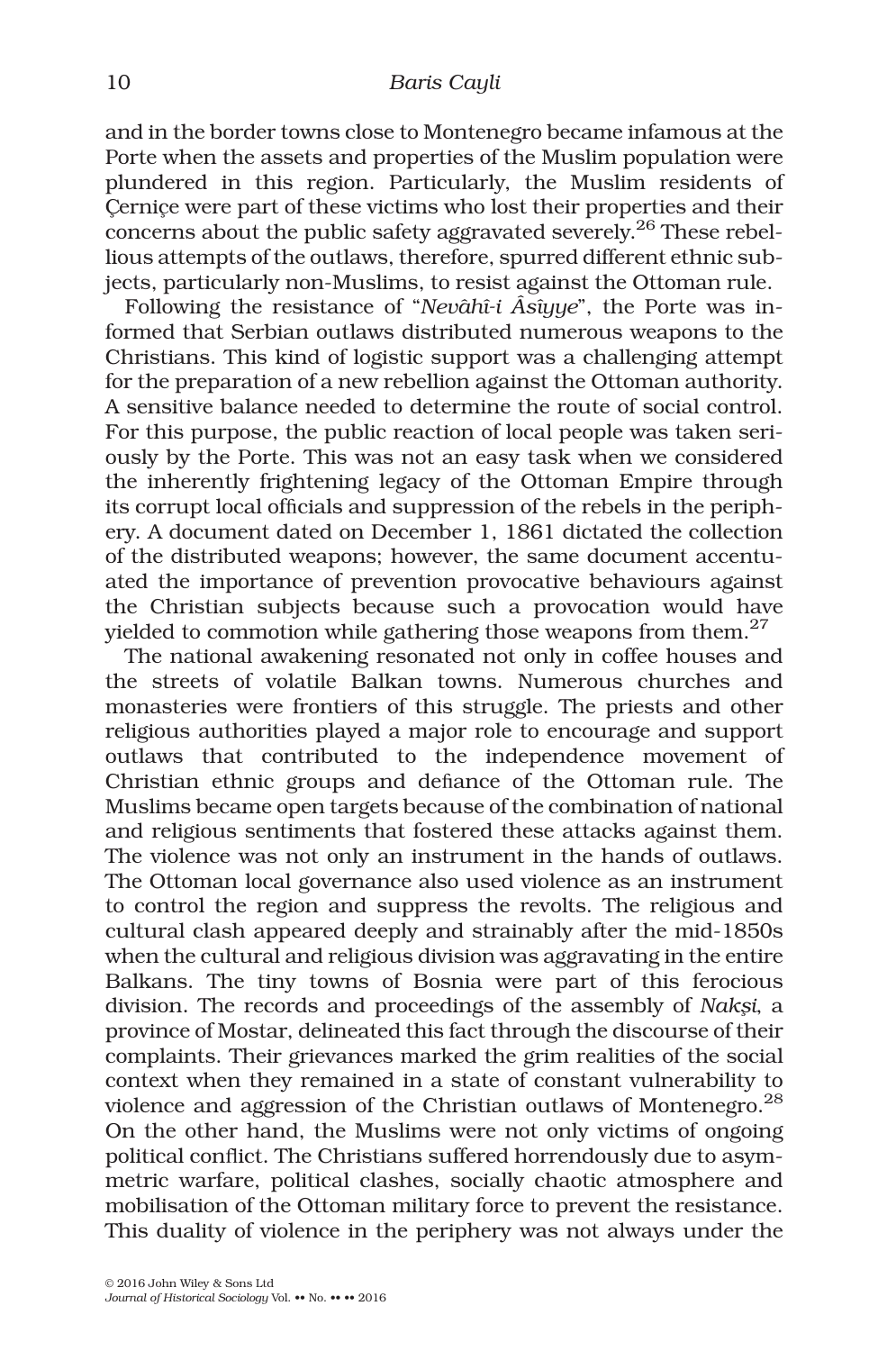control of the Porte that became clear when the Muslim armed groups violated the order of the Porte and united with certain zaptiehs<sup>29</sup> in Volos, a port town in Thessaly, and let the fire of violence and oppression over the Christian subjects.<sup>30</sup>

The foreign intervention and logistic support offered a vital opportunity to foster the struggle of many priests. However, this attempt was not sufficient to attain their ultimate goals. For instance, the civil servants of the Porte questioned those priests who were caught with weapons in Bosnia in order to provoke and mobilise local Christians for a new resistance. During the inquiry of civil servants, it was revealed that there was an implicit cooperation between the priests and the Austrian political elites. However, the Porte did not attempt to take a serious measure when the priests declared that they were in preparation to return to the Austrian Empire permanently. Nonetheless, the capacity of the Porte was limited to punish every resisting attempt and uprising for a short period of time. Thus, a serious verbal notification not to cross the Ottoman boarder was found sufficient to terminate the inquiry of the incident attempted by those priests.<sup>31</sup>

The outlaws and their political rebellions polarized religious division between Muslim and Christian subjects in Bosnia and unveiled the socio-cultural vulnerability in the region. The Ottoman Empire dully accepted many of the concerns of the Christian subjects in terms of religious practice with the Edict of 1856. The Christian subjects asked for respect and a complete tolerance to their religious symbols and rituals when they negotiated to put an end to those riots. After rebellious attempts in different parts of Bosnia –including Tuzla, Kladina and Bihać<sup>32</sup>- during the 1850s, the Porte recognised the requests of rebels. These symbolic requests comprised significant changes in terms of religious freedom and public regulations. These rights allowed the Christians in Bosnia to chime the church bells and organize their own ceremonies. What is more, they were able to elect their own local leaders to practise administrative duties such as tax collection. Accordingly, the land ownership right was recognized for Christians.<sup>33</sup>

The Porte did not distinguish the ethnic or religious identity of the outlaws when reacting to them as long as its authority was not threatened by those outlaws, secret committees, rebels or bandits. For instance, Hasan Ali and his two brothers from the village of Avcı Hasan, which means Hasan the hunter literally, were arrested in the mosque of their village while receiving religious training. After the investigations, it was found that they terrorised the region of Shumen, located in the north-eastern part of Bulgaria today.<sup>34</sup>

The document issued on December 3, 1860 ordered for the arrest of Priest Pereto because of his cooperation with outlaws in Serbia to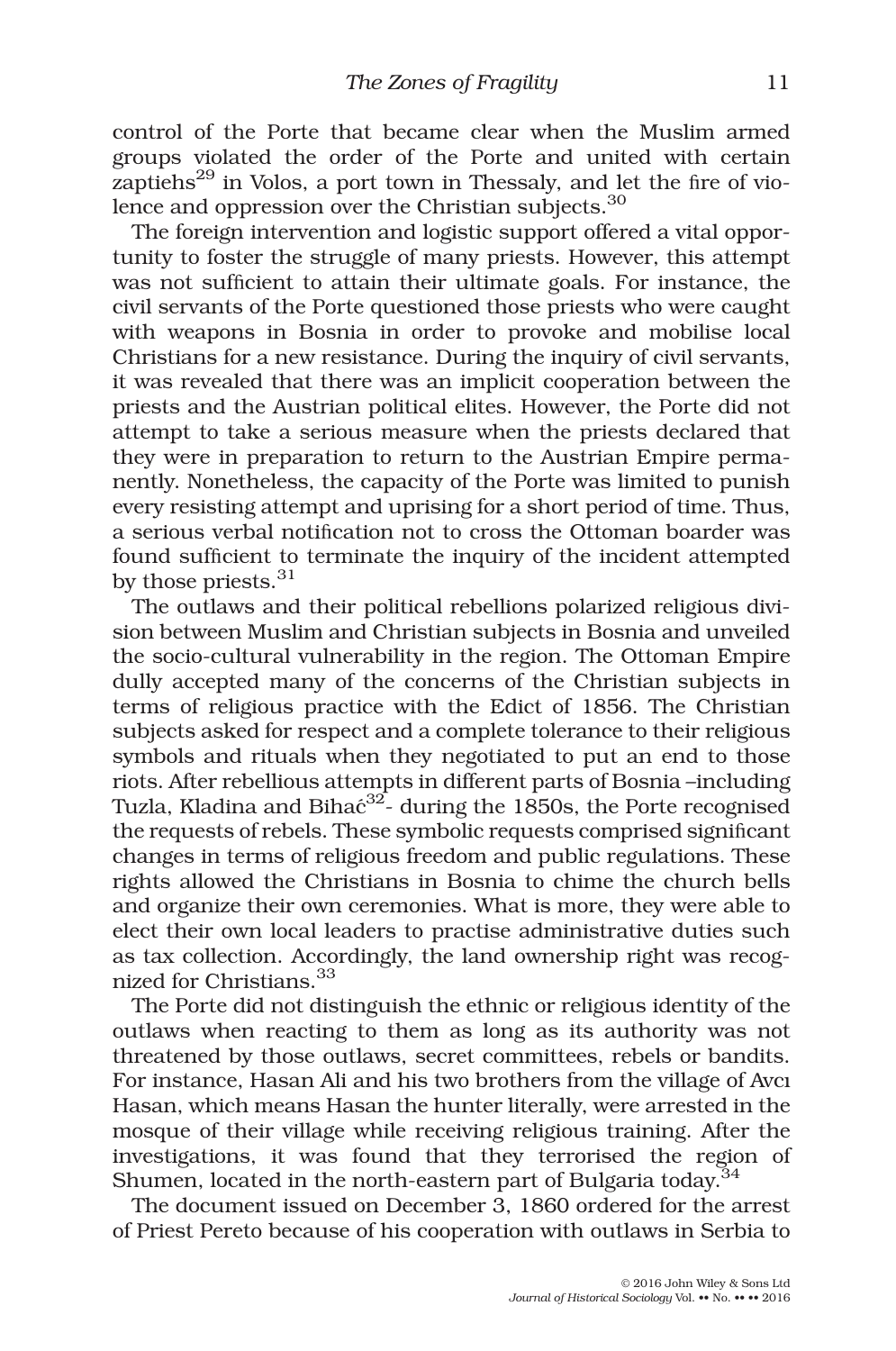encourage Christian subjects in order to resist against the Ottoman authority.35 Priest Pereto was not alone in his mission. Similarly, Priest Shenkiltorusye played an important role by cooperating with the rebels and bandits. However, he was deported to Bursa′, the former capital city of the Ottoman Empire in North-western Anatolia, after it was found that he supported and encouraged resistance in his hometown Bihać, a town in North-eastern Bosnia and Herzegovina today. His arrest did not stop him to realise his ideals. He achieved to escape from Bursa to Serbia and started exporting guns and some gunpowder from Serbian towns to the resisting places in the inner Ottoman lands. Upon his second arrest, the Porte decided to exile him and his family to a remote place.<sup>36</sup> The next year Metropolitan bishop and six other high ranked commanders in Maleş, a town in Skopje, were blamed by local governors for hiding Eplo who was a notorious outlaw from Niš.<sup>37</sup> The activist priests in the uprising movement brought devastating political divisions with a sociocultural character in the places populated by the Christians. The Porte was informed that Priest Joseph from the village of Yanya in Prijepolje aimed at provoking peasants in the village in order to resist against the Ottoman rule. The Porte immediately declared the Priest Joseph a şaki, an outlaw, who organised attacks with the band of Višegrad. Hence, the verdict announced to punish Priest Joseph and his supporters who were framed as outlaws by the Porte as they strove to expand the political unrest in the region.<sup>38</sup>

The religious support did not only increase motivation of outlaws but also created new conflicts between the religious authorities of the Christian and Muslim governors. One of the most prominent examples of this conflict occurred in the Sanjak of Chania, which was the most important region in the Vilayet of Crete. The island had already become a notorious place for the Empire with its uprising attempts starting from the early 1820s. The resistance was repressed with bloody spasm attacks of the Ottomans. The pashas of Crete were appointed to Chania to control the island easily from this strategically located town. The priests were again in the stage as the leading figures to liberate the Greek populated regions from the Ottoman rule and to make them a part of the newly established Greek state. The two priests, Gomno and Partino of the Chania Gayniye Monastery, which was in close proximity to Chania, drew a furious attention of Mustafa Naili Pasha who had been in the island for more than three decades and suppressed previous Greek uprisings successfully as much as he did these suppressions violently. He blamed Gomno and Partino for harbouring the resisting rebels of the different bandit groups and encouraging those rebels vigorously. The official correspondence of Mustafa Nail Pasha to Istanbul uttered serious threats that were posed by the priests to the safety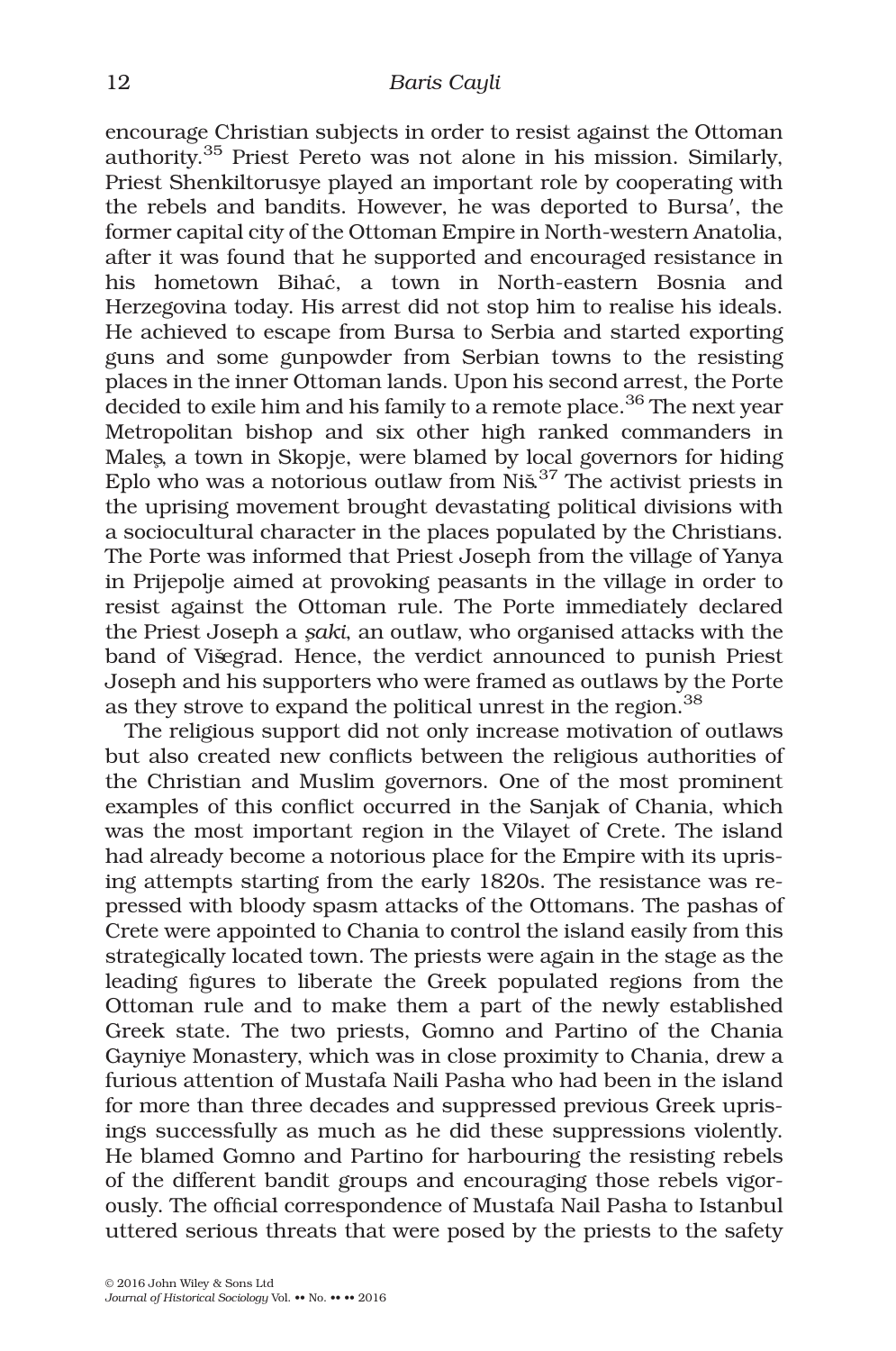and authority of the Ottoman rule in the island. Hence, he recommended the arrestment and punishment of these priests in their visits to Istanbul.<sup>39</sup> It is debatable whether the priests were punished in line with Mustafa Naili Pasha's request because the Ottoman governing elites in Istanbul were quite sensitive about giving final decisions regarding Crete whose Greek populated subjects′ dissents took attention by the Great powers starting from the 1820s. However, Mustafa Naili Pasha was called to Istanbul and promoted to Grand Vizier after three years of this incident. The Porte decided to increase the number of the soldiers in Crete when the revolts erupted again in the island in 1866. The outlaws were again the principal actors in leading the political tumult and agitating the Greek community in Crete. Taking the support for the independence of Crete at the international level was an important policy for the organizers of resistance so much so that the support of Pope in Vatican was sought as well. The Porte was much aware of the anti-Ottomanist sentiments in the island that's why it decided to increase the military preparations and logistic support of the Ottoman army in the island after the majority of the troops left from Crete to the Khedivate of Egypt in 1867.<sup>40</sup>

On the other hand, it is hard to define the relationship between the Ottoman rule and ecclesiastic class as a constant, untransformed and hostile aggression during this period. There were numerous clerics and priests who cooperated harmoniously with the Porte in the prevention of outlaws and nationalist movements. Ziso was one of them who was a cleric from Almyros, $^{41}$  a town in the region of Thesally. He worked for the Empire and was responsible for the secretarial duties during the struggle of the Greek state that aimed to increase its territories by carving up the dissolving Ottoman Empire. The nationalist bandit groups uttered threats towards Ziso. The outcome of those threats was dramatic; the outlaws set on fire his house. However, the Porte did not leave him alone and helpless. The issued decree on October 1, 1858 aimed to compensate his damage by giving him two thousand kurush.<sup>42</sup> The use of violence was a strategic and sometimes a necessary decision in the course of political conflict. The identity-oriented uprisings demonstrated a political character and created the zones of political fragility with the contribution of outlaws and state force into this vehement ambiance of political violence.

Arendt's approach to violence is novel in terms of giving new meanings to the old concepts. However, her perspective is state-centred, which limits violence within the orbit of revolutions, state violence and political legitimacy. According to this perspective, violence takes its central position when the legitimacy of the power-holders is defied seriously. As a result, violence prevails as an expected outcome of the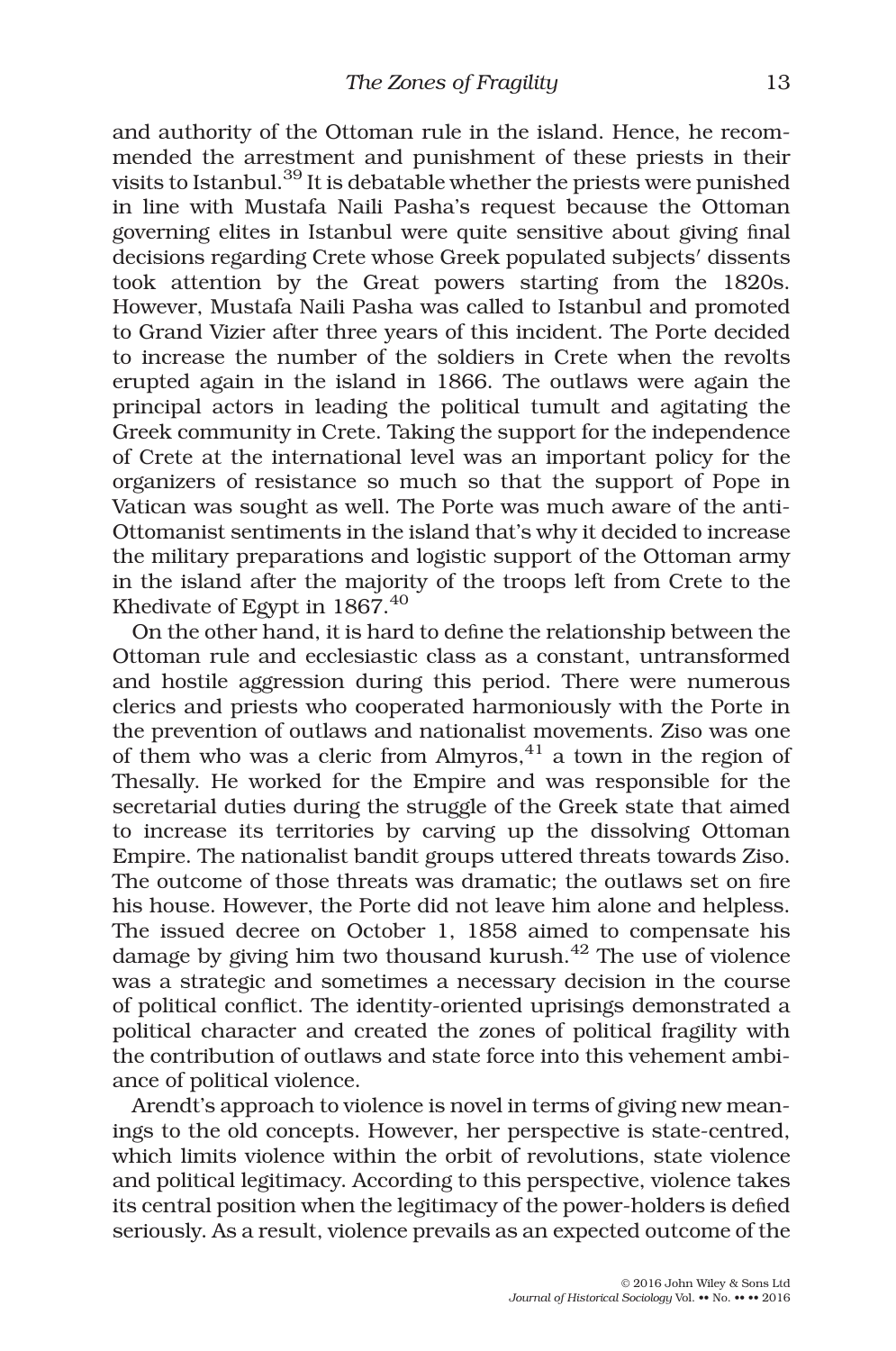decaying political legitimacy when we consider that "all political institutions are manifestations and materializations of power; they petrify and decay as soon as the living power of the people ceases to uphold them." <sup>43</sup> The social and political circumstances of a local setting can be determinative to understand the multifaceted relationship between violence and power. Additionally, there was a dialogic relation between the emerging nations, their supporters and the "Others"<sup>44</sup> as it happened in the nationalist movements of nineteenth century Ottoman political stratum. The increasing gap between the politically oriented outlaws and the Ottoman state authority signified the principal struggle of state formation in which an imagined and "civilised"<sup>45</sup> habitus could have been attained according to the perspective of outlaws. The huge network of bureaucracy within the state power is greater in number than the instruments of violence.<sup>46</sup> However, the outcome of violence can bring a definite failure to the complex and grandiose structures of state power as the zones of political fragility demonstrated in this section. The zones of political fragility, therefore, were the public places of prevailing political violence. Nevertheless, the everyday life was also shaped tragically by the attributions of non-political violence in the zones of social fragility, which will be explored in the next section.

## The Zones of Social Fragility in the Prevalence of Non-Political Violence

The political violence examined in the previous section was perceived as a severe threat by the ruling political authority. On the other hand, the non-political character of violence has also an influence on the production of malevolent power. These dynamics of power resonated more vehemently in the public space where the Ottoman Empire was not able to protect the civilian people against the attacks of outlaws. These public places, therefore, were the zones of social fragility with the creation of a volatile social life and the increase of victims in each attack. The most important distinction between a violent outlaw group and a responsible state authority lies in the protection of rights, goods and lives of the people. The prestige of state authority, in other words the prestige of state power, surges with the prevention of public violence and guaranteeing public safety. The Ottoman Empire employed violence from time to time and defied its own power either through irresponsible soldiers, corrupt local officials or over-reactionary irregular soldiers. Yet there were also responsible and decisive governors and pashas who endeavoured to restore public safety and protect the vulnerable people. Derviş Pasha was one of them. The community of Zupče, a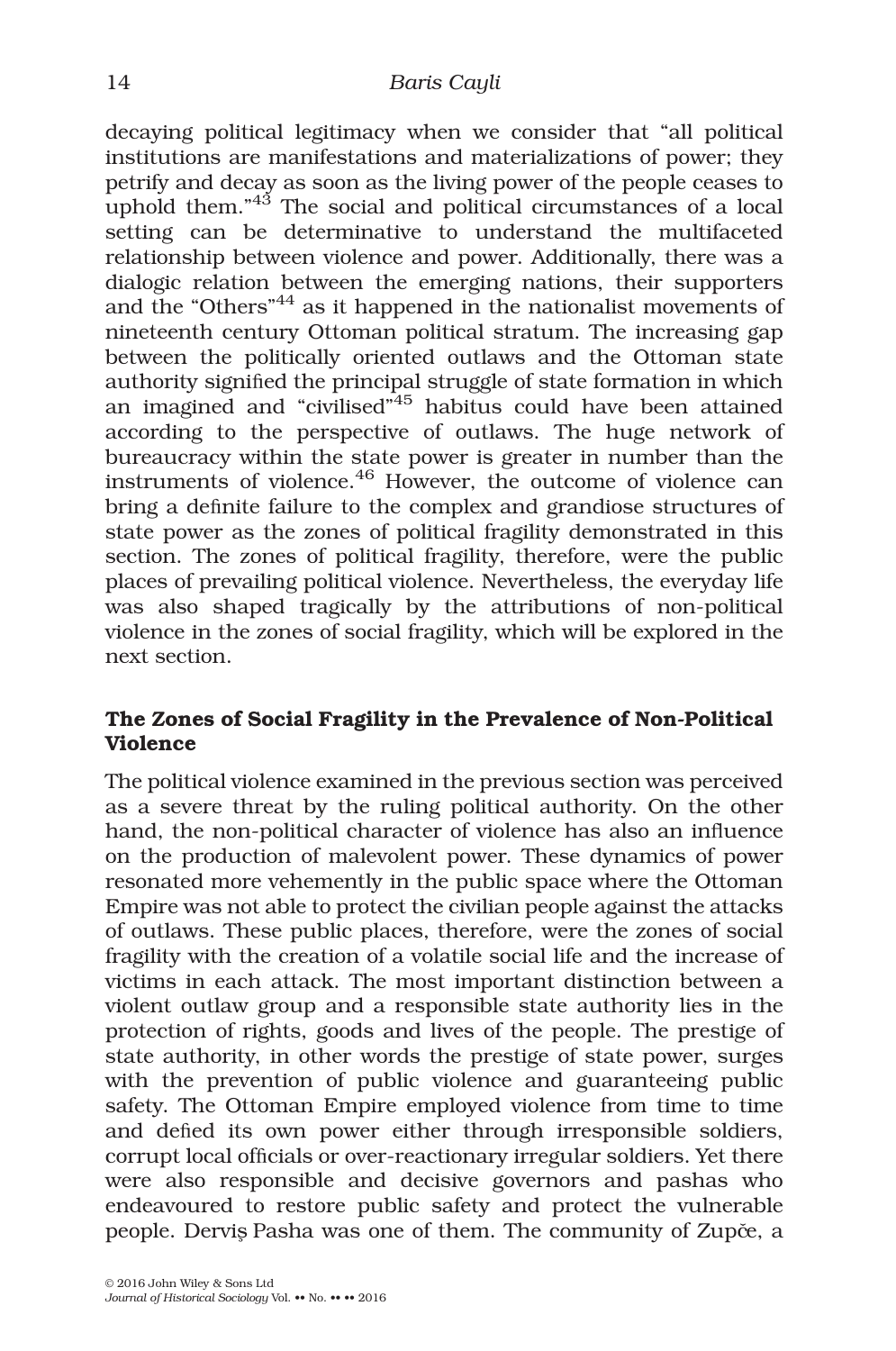town in Kosovo, attempted to revolt against the Ottoman rule in 1861. Derviş Pasha was appointed to lead the army to suppress the resistance. An order was declared for the soldiers who were sent to the town to suppress the uprising under his rule. The letter explicitly stated that "any attack against the churches, houses and assets of people as well as their lives are against the honour of a soldier and such a behaviour is against the values of humanity...Violation of this order is such a disgrace and the ones who even practice these prohibited acts will be punished severely." 47

The most serious attacks of outlaws demonstrated radical aspirations of non-political violence in the zones of social fragility. The mutinous attacks were not limited to the reactions of local people as it happened in the case of Nevâhî-i Âsîyye noted above. Additionally, diverse bandit groups crossed the borders between the two confronting territories: The one that was directly controlled by the Ottoman governors and the other that was under the administration of Serbian or Montenegrin rulers. The risk of death or being a victim of public unsafety was not improbable in the daily lives of people residing in the border villages and towns between Serbia, Montenegro and the inner lands that were directly controlled by the Porte. The outlaws moved between the border regions with ease to commit crime with the aim of typical brigandage activities such as plundering, theft, and extortion. These outlaws committed the ordinary crime of which violence constituted an important outcome of these attacks. The crimes against the civilian people in the borders rendered chasing of outlaws more challenging for the Porte.

The criminal activities reached an unbearable level in the 1870s. Mehmed Ali Pasha, head of the navy squadron of the Sanjak of Novi Pazar telegraphed Istanbul about the incidents of outlaws. The discourse used in the telegraph demonstrated the horrendous and challenging threat posed by the outlaws to the social order of everyday life. He stated that the local bandit groups from Sjenica, Nova Varoš (Yenivaroş) and the other outlaws from Serbia torched the houses of two peasants around at 5:00 a.m in the morning and then fled to Serbia along with other outlaws from Lobova village in 1875.<sup>48</sup> Following this event, two persons, Camcının Suleyman and Sebalar Sherif from Visegrád, were assassinated in 1876 by the Serbian outlaws. After their assassinations, the bands crossed the Ottoman border again and returned to Serbia.<sup>49</sup> The peasants were victimised in these attacks when the Porte had certain administrative and geographical limits to protect the safety of its boarders. The next year, three brothers Zeynel, Selman and Suleyman and their neighbours Shakir and Reshid were added to the new victim list when they went far away from their villages and reached close to Sjenica to graze their cattle. They became the targets of around thirty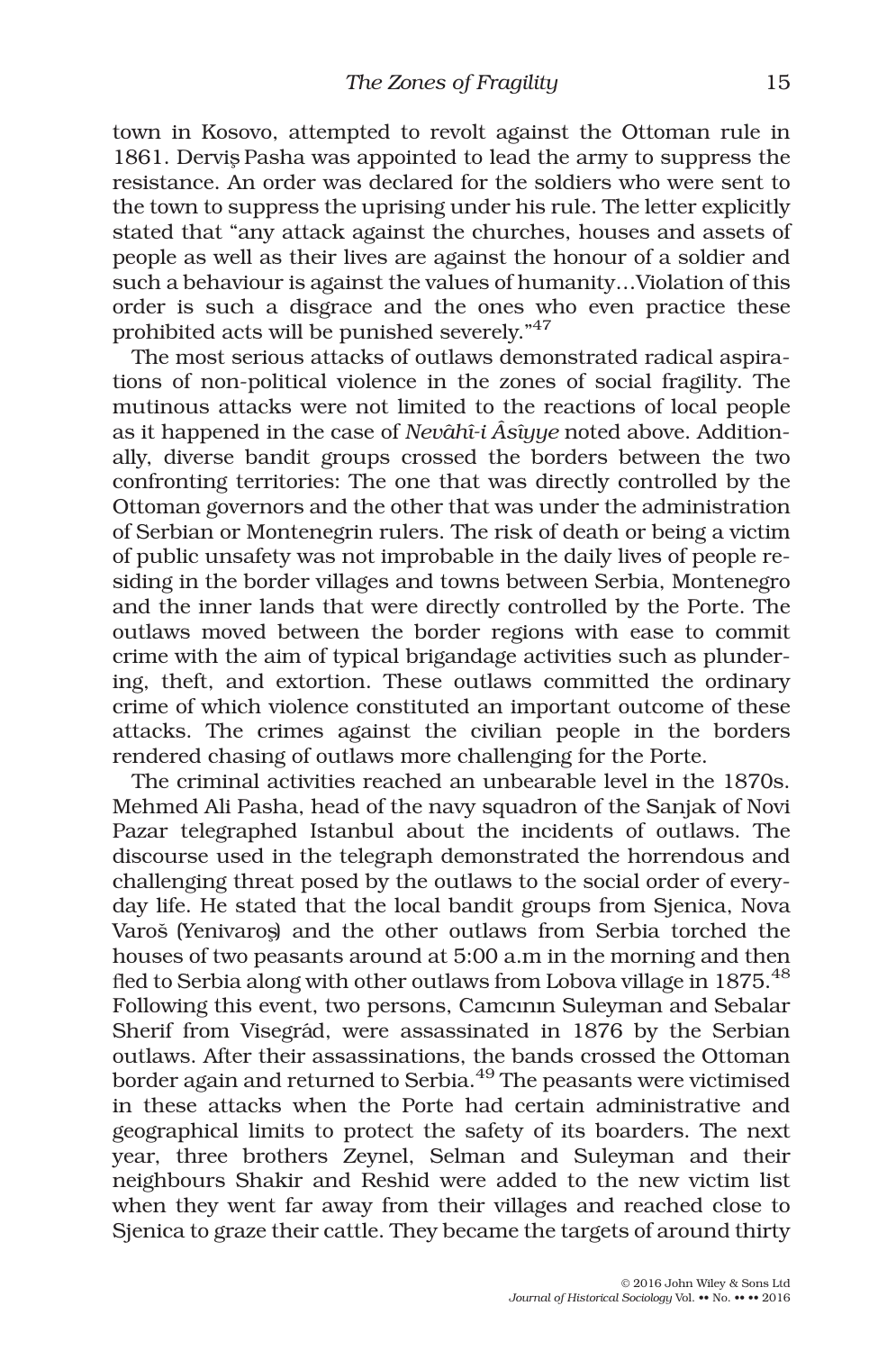outlaws from Serbia. Zeynel was dead by the rifle bullets. They would have been fortunate if they were found by the security forces because Sjenica was a border town and there was a station of Serbia in which the police force resided and patrolled in the region regularly. However, Mehmed Ali Pasha reported to the Porte that Serbian zaptiehs saw the event, but they neither prevented the attacks of outlaws against the unarmed peasants nor attempted to chase them immediately after the incident happened.<sup>50</sup>

The vulnerability of peasants impelled them not to go even to the forests to fulfil their wood needs as the ill fame of outlaws and their attacks spread throughout each village. The traditional hideouts of outlaws were the mountains and forests as these unnoticeable places provided safe shelters for them. The letter, which was sent to the Tuna province, expressed that the increasing number of deaths in the boarder settlements would lead a more serious and ungovernable social clashes in the region.<sup>51</sup> The concerns of the Porte became more discernible when Ibrahim's body was found in the forest close to his home in Rizperebez village. He was killed by the Serbian outlaws.<sup>52</sup> Yet the Serbian authorities′ disinterest in the prevention of banditry activities, which were ordinary crimes at the same time, sent the Porte into a state of hopelessness about the protection of peasants in the border towns and reestablishment of its alreadydamaged authority in the periphery.

The religious identities of victims were not important to the offenders. The Serbian outlaws who crossed into the Ottoman Empire from the Principality of Serbia could target the Serbian peasants in the boarder villages and towns. Brichte Todosve, who was from Rotosh, Nova Varoš (Yenivaroş), was one of these peasants. He was first beaten and then his thirthy-six goats were taken by the outlaws and brought to Serbia in 1874. Brichte was not the only victim in these banditry activities; his neighbours, Baiik and Ispeeyo were also targets of the same bandit group whose eight horses and nine bulls were stolen.<sup>53</sup> Christian subjects were suffered from similar banditry activities in 1875 and this time the Serbian bandits raid the house of Vasilya from Macik village of Nova Varoš (Yenivaroş) in the early morning. He was beaten seriously and his wife was sent to death by the bullets of outlaws who seized a big portion of the goods, cattle and money of other residents in the village. Around three hundredth bandits in Nova Varoš entered numerous villages in that year and had a low intense small war with the military forces of the Ottoman Empire. The roads, which were blocked by the Serbian outlaws, were opened and security in the region was restored by the Ottoman rule with a high cost; however, a few Serbian outlaws lost their lives in the armed conflicts between the Serbian outlaws and Ottoman forces. The others managed to flee.<sup>54</sup>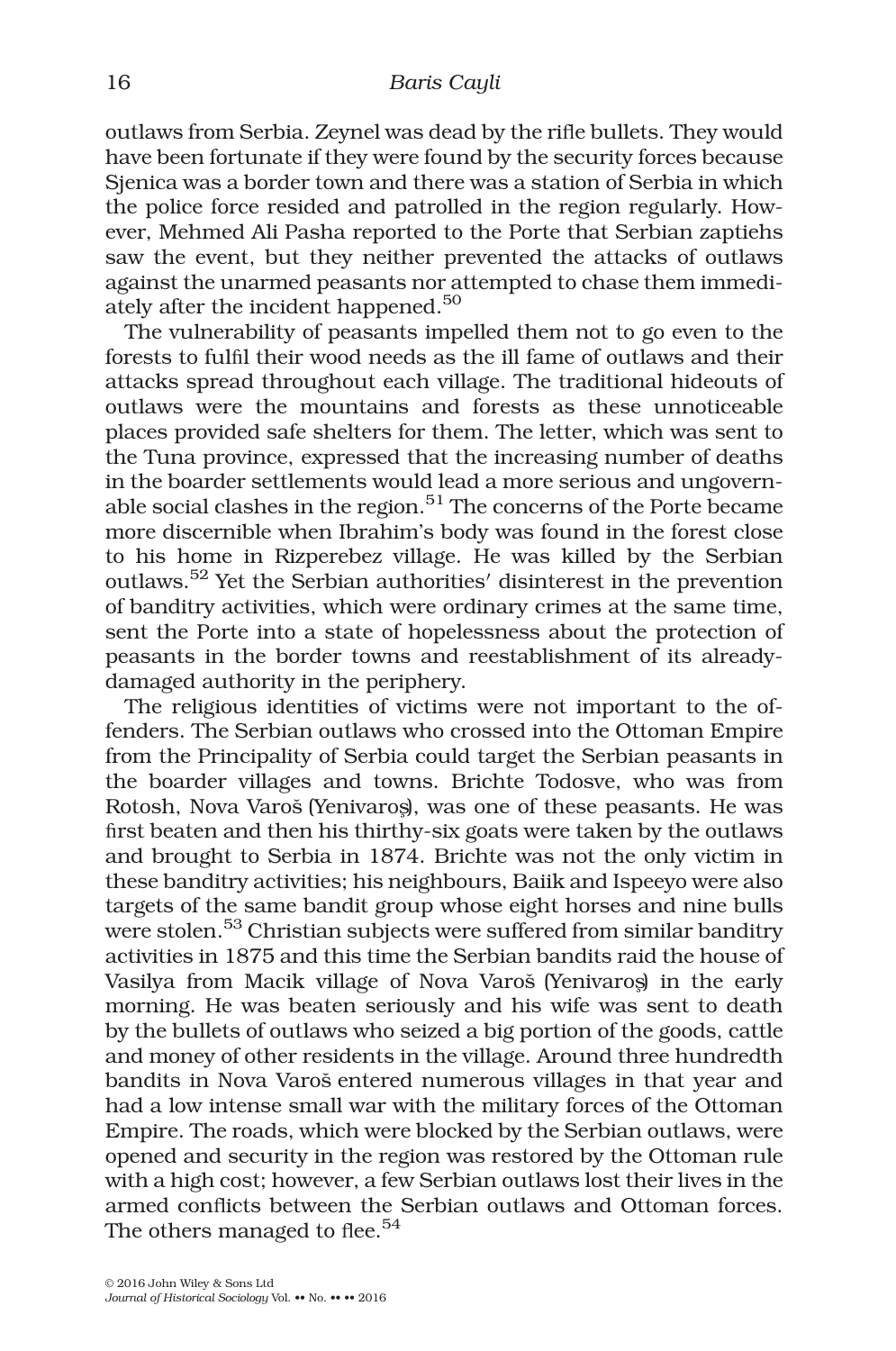The outlaws created unsafe conditions not only for the Muslim communities, but also for the holy places of Christians like Athos.<sup>55</sup> which has been the home of prominent churches and monasteries since the early Christianity. Its holy status sustained when Salonika was captured by Murad II in 1430. On the other hand, the holy status of Athos, at least its cultural significance, did not discourage certain outlaws to attack the houses and monasteries in the mid-1850s. This part of the eastern Greece was a mountainous region and the scope of mobility was seriously challenging, if not impossible. This small and formidable rocky territory was not too far from urban places, considering that its eighty-mile distance from Salonika. The safety of religious communities in Athos was under profound risks so much so that Kesaryos, the monk of Filotios Monastery, had to flee from Athos like many other monks because of prevalent violence in the region. Nevertheless, the repression of outlaws and their elimination gave Kesaryos the required permission to return to his monastery in  $1856$ <sup>56</sup> After four years of Kesaryos' return, the Patriarch of the Orthodox Church declared a document accusing the Porte by claiming that the Ottoman officials in the rural areas were not acted responsibly and their disinterest in the prevention of banditry activities made them liable in the expansion of outlaws in Serres, which was fifty-mile away from Salonika and hosted a considerable number of Orthodox Christians at that time.<sup>57</sup> After five years of incidents in Serres, this time a similar attack of outlaws into the Sanjak of Ohri enforced the Patriarch to take the same initiative by requesting the investigation of these attacks seriously as Christian subjects were the prominent groups who suffered desperately due to these attacks.<sup>58</sup>

Arendt's indications about violence mostly revolve around the power of governments, but she did not delve into the complex dynamics that set the violence of non-state forces through targeting both the local community and the state authority. Indeed, this form of violence created the zones of social fragility when the bandits, brigands and other forms of outlaws were delegitimized both by the state authority and the local community. The outlaws examined in this section dominated the public sphere through the ravages of violence. In so doing, they created great concerns both in the central state authority and the periphery where the local people were victimized by their attacks.

#### Conclusive Remarks: The Inclusiveness of Violence in the Zones of Fragility

The identity-oriented uprisings against the state power sparked political violence and constituted the principal motives of public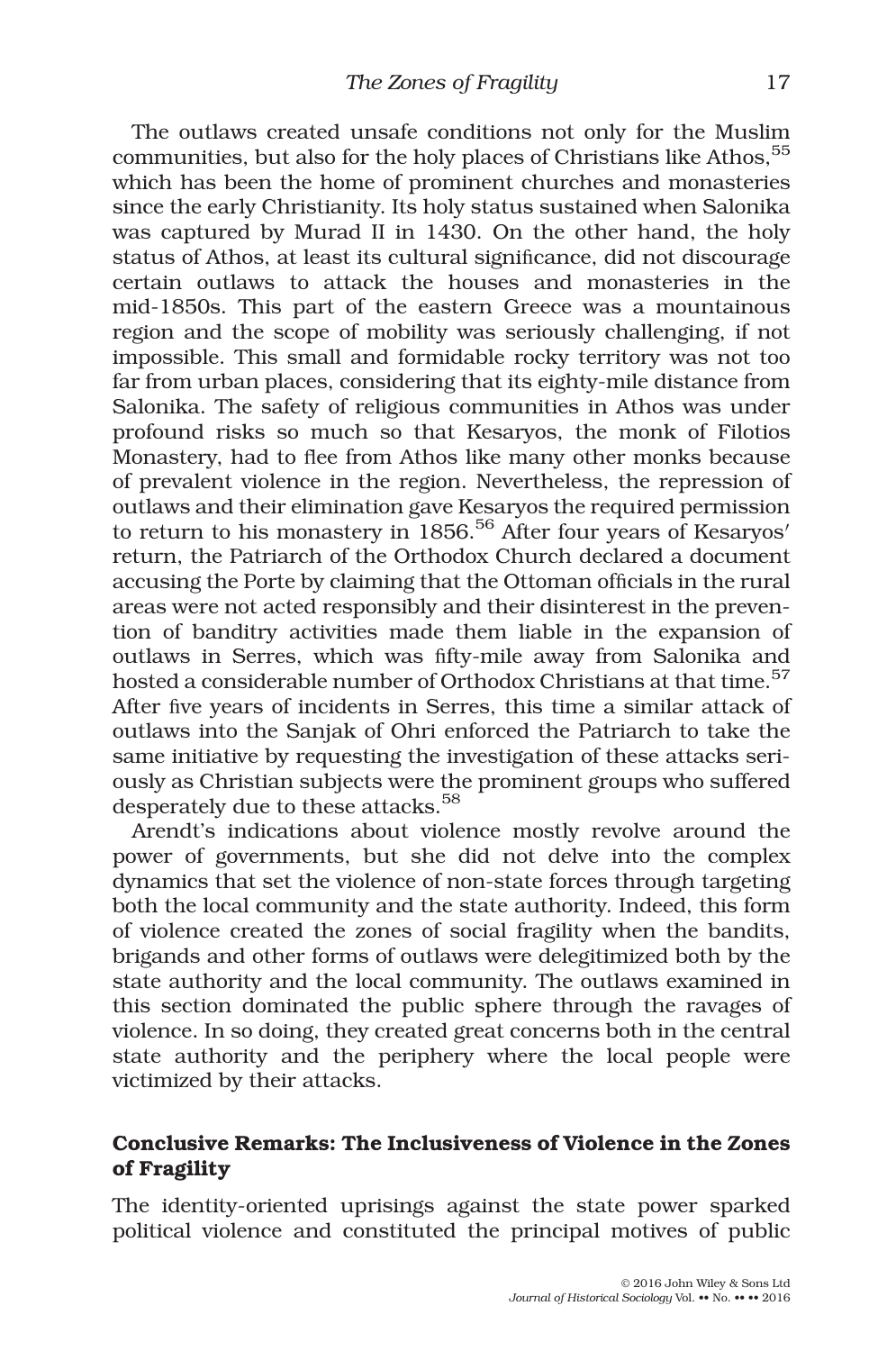tension between the outlaws and the Ottoman state authority. These violent tensions were transformed into contested actions in the public spaces and created the zones of political fragility. Each political violence in the public space prevailed the socio-political ambiance of uncertainty particularly after the second half of the nineteenth century. Hence, violence played a strategic role in the surge of political conflict between the outlaws and the state authority. Thereof, the political conflict widened the scope of fragility within the political realm while challenging the state power at the same tıme. Yet the political violence in the zones of political fragility constituted only one part of this dramatic social life in the periphery. The other part was more perilous for the residents of that particular zone where the incidents occurred because the non-political violence grounded in an atmosphere of social fragility by targeting the civilians. The outlaws victimised the innocent people without considering their religious or ethnic identity. As a result, the Christians, Muslims and Jews were targeted by the outlaws in the Ottoman Balkans. This is the reason that the violence and conflicts were not the outcome of solely nationalist or religious dissent. In doing so, the non-political violence transformed the conditions of everyday life into the 'precarity' of vulnerable people. This violent transformation, therefore, created the zones of social fragility in the public places where the non-political violence was rife. Thus, the relationship between violence –whether political violence or non-political violence- and power became an important part of decadence in public safety. Violence aggravated the risks to guarantee public order and challenged the state sovereignty when the outlaws aimed at functioning as the most horrendous authority in the zones of fragility.

The zones of fragility demonstrated the impotence of state power to protect the safety of public domains under its rule. The absence of power creates a fertile social atmosphere to rule the public through violence by other non-state forces. Arendt puts forth that "power and violence are opposites; where the one rules absolutely, the other is absent. Violence appears where power is in jeopardy, but left to its own course its end is the disappearance of power. Violence can destroy power; it is utterly incapable of creating it." <sup>59</sup> The presented cases about the outlaws in the zones of social fragility confirm the argument of Arendt about power and violence. Violence in the zones of social fragility rendered the Ottoman state power weak and incapable. However, the public spaces in the zones of political fragility also severely remained under the perishing influence of violence. As a result, both political and non-political violence shaped the state power and determined its reaction in the cases presented above. This is the reason that the form of violence loses its significance when the violence itself in the public space functions as the most determining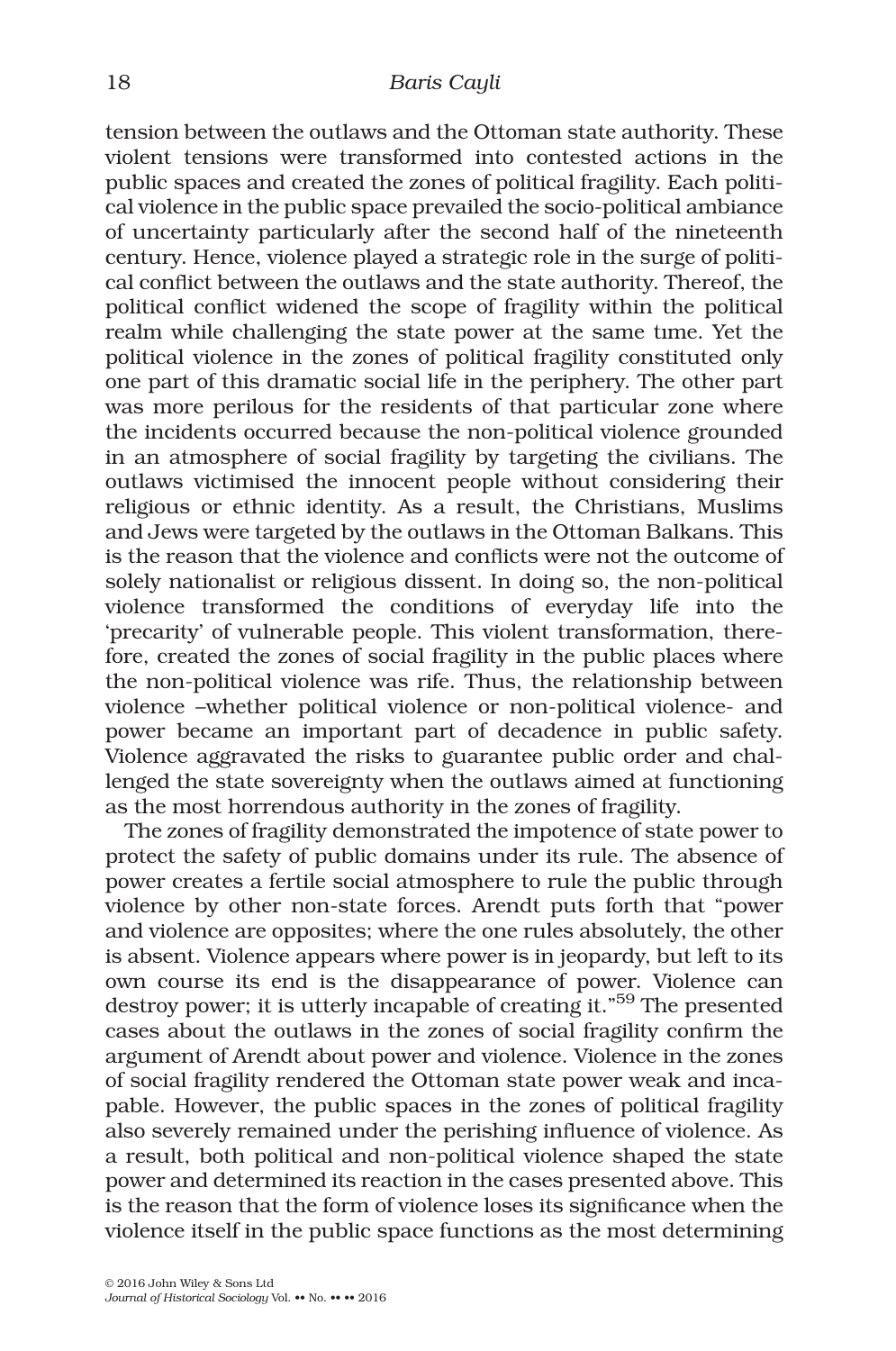factor over the future of society and the state. This landmark and deleterious influence of violence has an inclusive character considering its capacity when the issue is widening or narrowing the orbit of power. Even though the main hypothesis of Arendt is tested in this study, it bears emphasis that the arguments of Arendt are mostly based on the role of violence in the political sphere with the rise of totalitarian governance and glorified national sentiments of the state cadre.<sup>60</sup> Conversely, the Ottoman Empire implemented a number of reforms and imposed cosmopolitan Ottoman identity against the rise of nationalist sentiments among different communities in the nineteenth century. From this perspective, the future studies may fill an important gap if the arguments of Arendt are used for comparative case studies of different empires in the age of nationalism.

This study is limited to the role of outlaws in the Ottoman Empire in the nineteenth century. I endeavoured to explore the relationship between violence and power. This study agrees with the main argument about the pernicious force of violence in the realms of power. However, it negates that the form of violence -whether political or non-political- has a distinctive influence when both public safety and state sovereignty are under the great risks of violence. Thereof, either the political or non-political violence may produce similar threats against the ruling power in the zones of fragility. The historical sociology is at the crossroads of history and sociology so it has a significant responsibility both to be innovative in its approach to the historical subject and to ask hard questions about the validity of social theories. This article offers only a small contribution to understand the longing and challenging relationship between violence and power through focusing the role of outlaws in the Ottoman Empire. Yet the historical sociology can benefit greatly by the future studies that delve into the mysterious and factual cases in the archives of different social and cultural geographies to conceive the relationship between violence and power, centre and periphery, state and society, and finally public space and the zones of fragility.

#### Acknowledgements

This research was funded by the British Academy.

#### Endnotes

<sup>1</sup> The Sublime Porte,  $B\hat{a}b$ -*i*  $\hat{A}$ *li* in origin, is a metonym, which was used by the Ottoman state and European governments to signify the Ottoman central government in Istanbul.

 $^2$  Eric J. Hobsbawm. Primitive Rebels: Studies in Archaic Forms of Social Movement in the Nineteenth and Twentieth Centuries. (Manchester: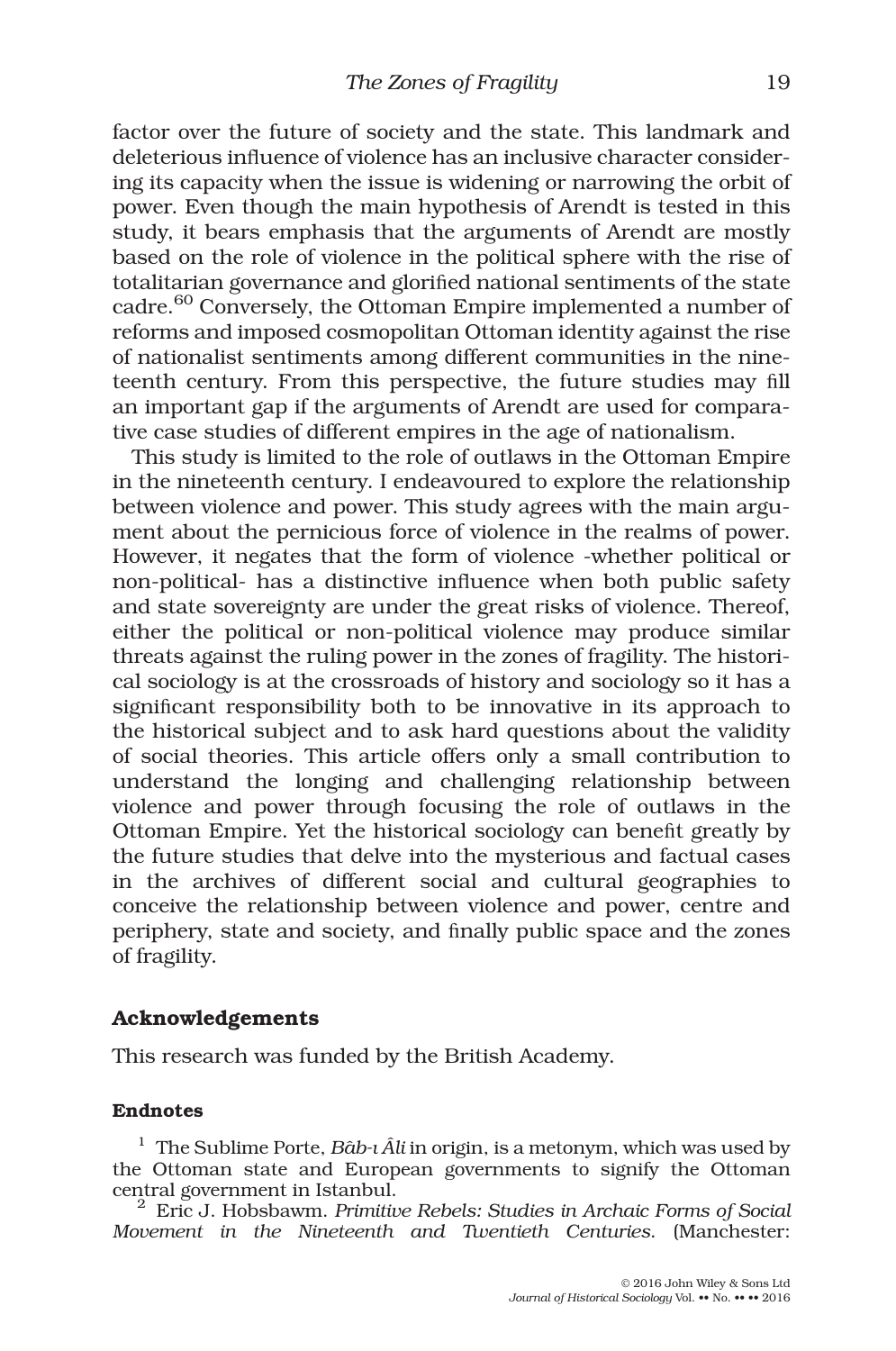Manchester University Press, 1959). See also Eric J. Hobsbawm, Bandits. (New York: The New Press, [1969], 2000). The banditry studies also dealt with certain issues through a socio-economic perspective. For example see Thomas Gallant, "Brigandage, Piracy, Capitalism, and State Formation: Transnational Crime from a Historical World-Systems Perspective", in J. Mc C. Heyman, States and Illegal Practices (Oxford and New York: Oxford Berg, 1999), p. 25-61. The social banditry concept was challanged in relation to the need of approaching bandits as a complex social and economic outcome rather than a romatic uprising attempt. See Paul Sant Cassia. Banditry, Myth and Terror in Cyprus and other Mediterranean Societies. Comparative Studies in Society and History 35(1993): 773-795. For another realist banditry explanation see John S. Koliopoulos. Brigands with a Cause: Brigandage and Irredentism in Modern Greece 1821-1912. (Oxford:

<sup>3</sup> John S. Koliopoulos. Brigandage and Irredentism in Nineteenth-century Greece. European History Quarterly, 19(1989), pp. 195.

 $^4$  John S. Koliopoulos. Brigands with a Cause, 1987.  $^5$  Aleksander Petrović. The Role of Banditry in the Creation of Nation States in the Central Balkans during the 19th Century. MA thesis, Simon

 $6$  Karen Barkey. Bandits and Bureaucrats: The Ottoman Route to State Centralization. (Ithaca: Cornell University Press, 1994). See Chapter I.

 $\frac{7}{7}$  Carter Vaughn Findley. Bureaucratic Reform in the Ottoman Empire: The Sublime Porte, 1789-1922. (Princeton: Princeton University Press, 1980), pp. 140. See also Avigdor Levy. "The Ottoman Ulema and the Military Reforms of Sultan Mahmud II," Asian and African Studies 7(1971): 13-39. See Stanford J. Shaw. "The Nineteenth-Century Ottoman Tax Reforms and Revenue System," International Journal of Middle East Studies, 6(1975): 421-459. <sup>8</sup> The Edict of 1856 in the era of Abdulmecid I was a progressive

document based on the equality principle to create Ottomanism as an umbrella and inclusive term so much so that vatandaş, fellow-citizen, was used first-time in the Edict whıle referrıng to the Ottoman subjects. The fundamental rights of the non-Muslims were recognised and the Edict also enforced the conscription of non-Muslims into the army. From this point of view, it minimised, at least in principle, the social and legal differences among different religious communities to strengthen the cultural fabrics of Ottomanism. For a more systematic evaluation of the Tanzimat era, see Kemal Karpat. The Transformation of the Ottoman State, 1789–1908.<br>International Journal of Middle East Studies 3(1972): 237-274.

<sup>9</sup> Donald Quataert. The Ottoman Empire, 1700-1922. (Cambridge: Cambridge University Press, 2002), pp. 66.

<sup>10</sup> Köksal's work deftly shows that the weak local networks at the community level were failed to implement the Tanzimat reforms in line with state centralisation. On the other hand, the dense communal networks among the ethnic and religious communities created new barriers in state centralisation and Ottomanism. See Yonca Köksal. "Rethinking Nationalism. State Projects and Community Networks in 19<sup>th</sup>-Century Ottoman Empire," American Behavioral Scientist 51(2008): 1498-1515. See also Reşad Kasaba, The Ottoman Empire and the World Economy. The Nineteenth Century. (Albany, NY: SUNY Press, 1988), p. 67. <sup>11</sup> Halil Inalcık. Tanzimâtın Uygulanmas<sup>ı</sup> ve Sosyal Tepkileri. Belleten <sup>28</sup>

(1964): 623-690. See also Mark Pinson. Ottoman Bulgaria in the First Tanzimat Period – The Revolts in Niš (1841) and Vidin (1850). Middle Eastern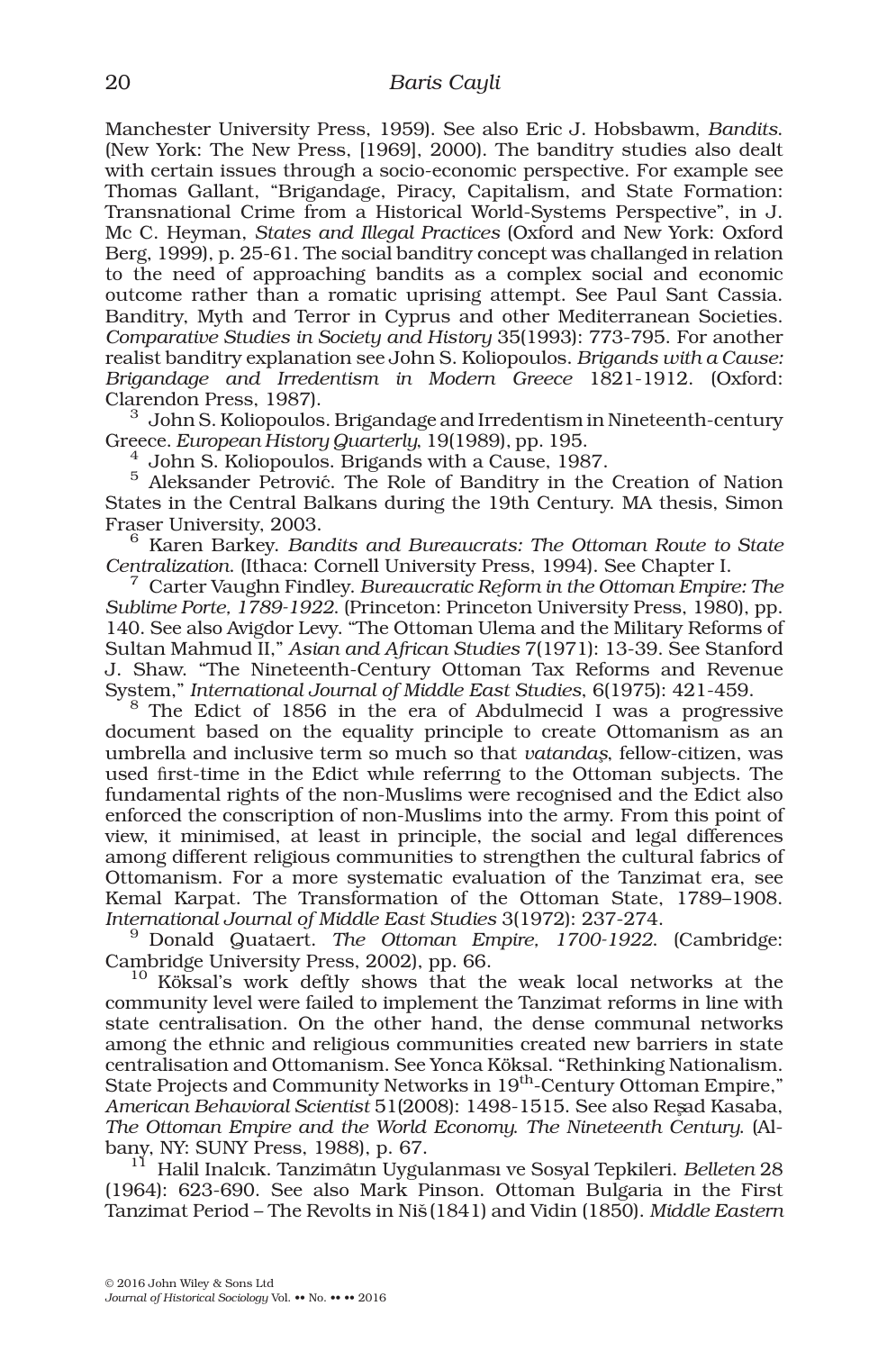Studies 11(1975): 103-146. See Ahmet Uzun. *Tanzimat ve Sosyal Direnişler.*<br>Niş Üzerine Ayrıntılı Bir İnceleme (1841). (Istanbul: Eren, 2002).

<sup>12</sup> Maria Nikolaeva Todorova. *Imagining the Balkans.* (Oxford: Oxford University Press, 1977), see Chapter IV.

 $^{13}$  Hannah Arendt. A Special Supplement: Reflections on Violence. The New York Review of Books, 12 (4), February 27, 1969. After this article in New York Times, Hannah Arendt published a book the next deepening her theoretical intervention on violence. See Hannah Arendt. On Violence.<br>(Orlando, Austin, New York, San Diego, London: Harvest Books, 1970).

<sup>14</sup> Hannah Arendt. A Special Supplement: Reflections on Violence. 1969.<br><sup>15</sup> Richard Bernstein also takes attention to the personal experiences of

Hannah Arendt as she explained that thinking efforts are the reflections of personal experiences. Considering the biography of Hannah Arendt, it is not surprising to conceive that why violence had a central place in her writings and had a solid connection with the political realm. See Richard J. Bernstein. Violence. Thinking without Banisters. (London: Polity Press, 2013).

<sup>16</sup> Hannah Arendt. A Special Supplement: Reflections on Violence. 1969.<br><sup>17</sup> Charles Tilly, Louise Tilly, Richard Tilly. *The Rebellious Century 1830–1930*. (London: J. M. Dent & Sons), 1975, p. 286.

<sup>18</sup> Hannah Arendt. A Special Supplement: Reflections on Violence. 1969. 1969. 19 Charles Tilly. *The Politics of Collective Violence*. (Cambridge: Cambridge University Press), 2001, p. 4.

<sup>20</sup> Paschalis M. Kitromilides. 'Imagined Communities' and the Origins of National Question in the Balkans. European History Quarterly 19(1989): 149-194.

<sup>21</sup> BOA. A.MKT.UM. 121/1, 1 R.Evvel 1269 – 13 December 1852. See also<br>A.MKT.UM. 120/9, 24 R.Ahir 1269 – 4 February 1853,

<sup>22</sup> BOA. A.AMD., 41/44, 9 Rebiülevvel 1269 - 21 December 1852.<br><sup>23</sup> Mutasarrif was an administrative authority in a local region who was appointed by the Sultan to deal with the governing issues of the appointed

region. <sup>24</sup> BOA. I.HR., 89/4370, 5 Ramadan 1268 – 23 June 1852. <sup>25</sup> Zafer Gölen, "1852-53 Karada<sup>ğ</sup> Askerî Harekât<sup>ı</sup> ve Sonuçları" History

- 
- 

Studies, V. 1/1 (2009), 220.<br>
<sup>26</sup> Gölen, 2009, 220.<br>
<sup>27</sup> BOA. A.MKT.UM. 528/62, 28 C.Evvel 1278 – 1 December 1861.<br>
<sup>28</sup> BOA. A.MKT.UM. 327/90, 25 Safer 1275 – 4 October 1858.<br>
<sup>28</sup> BOA. MVL. 991/93, 4 Muharrem 1281 – 9 TSRBNM. 16/33, 12 Şevval 1280 – 21 March 1864.<br>  $^{39}$  BOA. A.MKT.UM. 130/11, 19 C.Evvel 1266 – 2 April 1850.<br>  $^{40}$  BOA. I.MTZ.GR. 34/1409, 17 C.rvvel 1284 – 16 September 1867.<br>  $^{41}$  Ermiye in Ottoman Turkish.<br>  $^{42}$ 

- 
- 
- 
- 
-